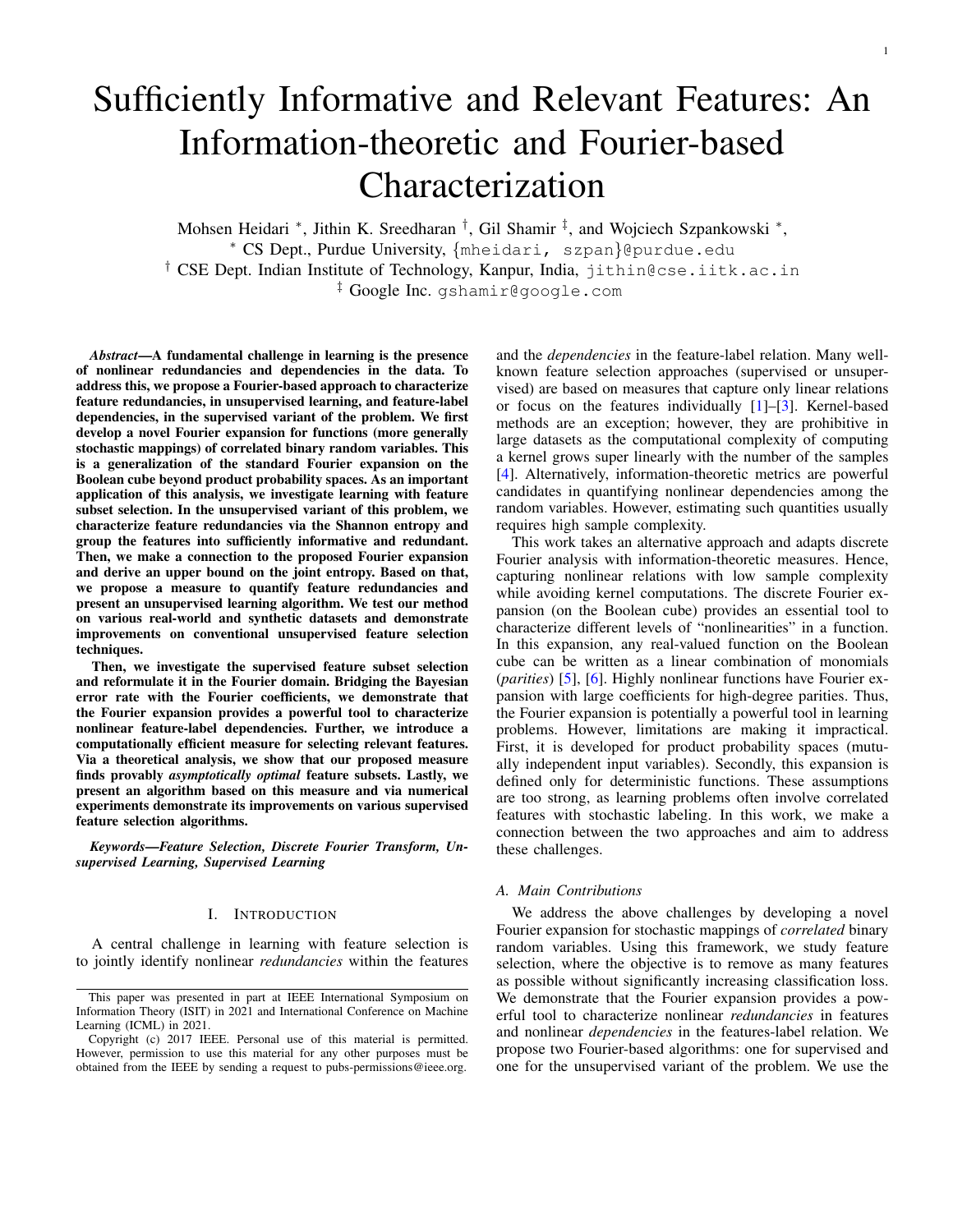Fourier expansion to provide a theoretical analysis and derive conditions under which our algorithms find the optimal feature subset. Further, through numerical experiments, we show that our algorithms outperform several well-known feature selection techniques. That said, the contributions of this paper are summarized below:

1) Fourier expansion for correlated random variables: We develop a generalized Fourier expansion for functions of *correlated binary* random variables (Proposition [1\)](#page-2-0). For this purpose, we adopt a Gram-Schmidt-type orthogonalization and construct a set of orthogonal basis functions. Further, we adapt our Fourier expansion to the more general space of stochastic mappings (e.g., mappings from one probability space to another). To the best of our knowledge, this is the first generalization of the Fourier expansion for correlated binary random variables. Although this Fourier expansion is defined on the Boolean cube, our algorithms apply to non-binary features too. We view the Binary Fourier as a framework that captures a special class of nonlinearities — those characterized via the *parities*. Alternatively, we could generalize our Fourier expansion to discrete features and, based on it, design feature selection algorithms. However, such a generalization requires character theory, which is beyond the scope of this paper. We note that there are other forms of orthogonal decomposition including the Hoeffding-Sobel decomposition [\[7\]](#page-10-4)–[\[9\]](#page-10-5) and its generalization [\[9\]](#page-10-5). However, such decompositions are basisfree. Our Fourier expansion is defined by constructing a set of *orthonormal* basis functions, which makes it suitable for feature selection.

2) Sufficiently informative: In the unsupervised setting, we take an information-theoretic perspective, and group the features into *redundant* and *sufficiently informative*. All the accessible *information* about the data can be captured from the latter group. More precisely, we define a subset of features as sufficiently informative when the joint entropy of all the input features equals that of the chosen subset. The former group is statistically a function of the latter, hence can be removed without affecting the learning performance. This approach extends the notion of *Markov blanket* for "redundant" features to the unsupervised setting  $[10]–[12]$  $[10]–[12]$  $[10]–[12]$ . We then develop a characterization of sufficiently informative features based on our Fourier expansion (Theorem [1\)](#page-4-0). Built upon this, we design an Unsupervised Fourier Feature Selection (UFFS) algorithm, which captures the redundant features in our new formulation. Instead of ranking the features, the UFFS finds redundant features and declares the rest of the features as sufficiently informative. Through comprehensive numerical experiments in Section [V,](#page-7-0) we show that the UFFS outperforms conventional methods for unsupervised feature selection.

Our unsupervised feature selection algorithm is multi-variate (evaluating the dependencies of features jointly) and identifies nonlinear dependencies. Whereas many well-known existing works are considered univariate or focus on the linear dependencies among the features [\[3\]](#page-10-0). Some common approaches in unsupervised feature selection are pseudo-label based, "column subset selection", and spectral/manifold based. Methods in the first approach, such as [\[13\]](#page-10-8), [\[14\]](#page-10-9) attempt to generate pseudolabels via certain clustering methods. However, such methods focus on linear transformations between features and pseudo labels and ignore the nonlinear relations. The second approach, "column subset selection", assumes only linear dependencies among the features and solves an optimization problem that is similar to principal component analysis (PCA) [\[15\]](#page-10-10), [\[16\]](#page-10-11). Although methods in the third approach, such as [\[17\]](#page-10-12), capture nonlinear relations, they ignore the interaction between the features.

3) Measure for feature subset selection: When the featurelabel probability distribution is known, features are ideally selected based on the Bayes misclassification rate as the measure. In practice, without knowledge of this distribution, given the training set, one approach (wrapper method) is to select feature subsets that minimize the empirical error rate of a given classifier [\[1\]](#page-9-0). Alternatively, to reduce the computational complexity, the common approach is to select feature subsets based on similarity or correlation measures [\[2\]](#page-9-1).

Unlike conventional wrapper methods whose performance criteria depend on the given classifier, our measure for feature subset selection is independent of the classifier. For that, we first formulate the feature selection in an ideal setting as follows: given a parameter  $k$ , the objective is to find  $k$  features such that the misclassification rate of the Bayes classifier, restricted to  $k$  features, is minimized. We reformulate this problem in the Fourier domain and characterize the optimal feature subset. Building upon such a formulation, we develop a measure to evaluate feature subsets. We prove that when the features are binary, an exhaustive search based on this measure finds an asymptotically optimal feature subset. That is a feature subset whose Bayes misclassification rate is at most  $O(n^{-\gamma})$ ,  $\gamma \in (0, 1/2)$ , larger than that of the optimal feature subset (Theorem [3\)](#page-6-0).

4) Search algorithm for Fourier-based measure: Since the exhaustive search in the Fourier characterization is computationally expensive, we develop a search algorithm with fixed depth – given a depth parameter  $t$ , the idea is to evaluate only the feature subsets of size at most  $t$ . For numerical results, we usually set  $t \leq 3$ . With this approach, we propose the Supervised Fourier Feature Selection (SFFS) algorithm with computational complexity  $O(n(d+\tilde{d}^t))$ , where n is the number of the samples, d is the number of the features and  $\tilde{d}$  is the number of *non-redundant* features. Based on our numerical experiments,  $\tilde{d}$  is typically much smaller than  $d$ . Through our numerical experiments, we show that SFFS, even with  $t = 1$ or 2, perform consistently better on a variety of datasets unlike several well-known feature selection algorithm (e.g., mRMR [\[18\]](#page-10-13),, MI, RFS [\[19\]](#page-10-14), CCM [\[20\]](#page-10-15), and ReliefF [\[21\]](#page-10-16)) (See Section [V\)](#page-7-0). We thus overcome two well-known demerits of wrapper methods for feature selection that limits their usage in practice – heavy dependency on the predictive performance of the learning algorithm and huge search space.

## *B. Related Works*

Feature selection methods are usually classified into three main groups: wrappers, Filter, and embedded [\[1\]](#page-9-0). In the wrapper method, the feature subsets are evaluated directly by an induction algorithm. In embedded methods, feature selection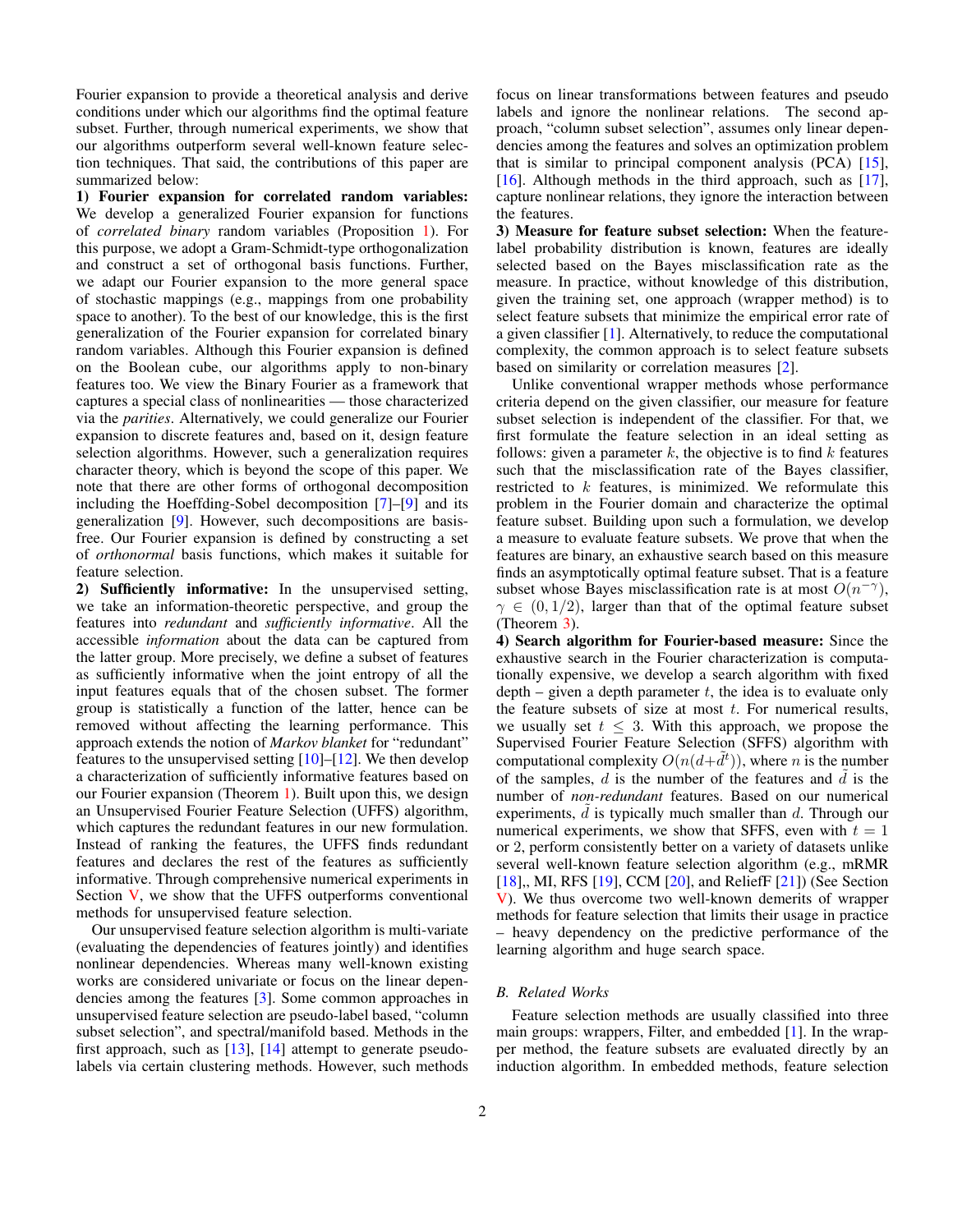is performed during the training process of the given learning algorithm. Such approaches are usually computationally expensive and, hence, prohibitive in large data sets. An alternative solution is the *filter* approach in which an intermediate measure, independent of the induction learning algorithm, is used to evaluate the feature subsets. Filter methods are preferred as they are computationally more efficient and relatively robust against overfitting. The challenge in this area that remains open is to design a computationally efficient measure that is provably related to the generalization loss. Several measures have been introduced in the literature. Well-known criteria for feature selection can be grouped into similarity-based measures (e.g., Pearson correlation, Fisher Score), information-theoretic measures [\[10\]](#page-10-6), [\[18\]](#page-10-13), [\[22\]](#page-10-17)–[\[24\]](#page-10-18), and Kernel-based measures [\[20\]](#page-10-15), [\[25\]](#page-10-19), [\[26\]](#page-10-20). Although correlation criteria are computationally more efficient, they usually are not able to detect *nonlinear* dependencies in features-label relations. Methods based on kernels can detect nonlinear dependencies. However, the computational complexity of computing a kernel grows super linearly, if not quadratic, with the number of the samples [\[4\]](#page-10-1). Mutual Information (MI) criteria, on the other hand, can detect nonlinear dependencies with lower computational complexity [\[24\]](#page-10-18). Also, mutual information can be used to bound the Bayes misclassification rate [\[27\]](#page-10-21), [\[28\]](#page-10-22). However, estimating multi-variate mutual information is known to be a difficult task with high sample complexity.

Notations: As a shorthand, in this paper, for any natural number m, the set  $\{1, 2, \dots, m\}$  is denoted by  $[m]$ . Also, for any subset  $\mathcal{J} \subseteq [d]$  with ordered elements  $\{j_1, j_2, \cdots, j_k\}$  $j_k$ , the vectors  $(X_{j_1}, X_{j_2}, \dots, X_{j_k})$ , and  $(x_{j_1}, x_{j_2}, \dots, x_{j_k})$ are denoted, respectively, by  $X^{\mathcal{J}}$  and  $x^{\mathcal{J}}$ . For any pair of functions  $g_1, g_2$  denote  $\langle g_1, g_2 \rangle \triangleq \mathbb{E}[g_1(\mathbf{X})g_2(\mathbf{X})]$ . Further, we write  $g_1 \equiv g_2$ , when  $g_1(x) = g_2(x)$  for all  $x \in \mathcal{X}$ .

## <span id="page-2-3"></span>II. FOURIER EXPANSION FOR CORRELATED RANDOM VARIABLES

As an ingredient for our results, we first propose a Fourier expansion for functions of *correlated* binary features. We built upon this framework and propose our results in Section [III](#page-3-0) and [IV](#page-6-1) for feature selection.

## *A. Boolean Fourier expansion on product probability spaces*

We start with a brief overview of the well-known Fourier expansion on Boolean cube [\[5\]](#page-10-2), [\[6\]](#page-10-3) that has applications in computational learning [\[29\]](#page-10-23)–[\[33\]](#page-10-24).

Let  $X = (X_1, X_2, ..., X_d)$  be a vector of mutually independent random variables taking values from a subset  $\mathcal{X} \subset \mathbb{R}^d$ . Let  $\mu_i$  and  $\sigma_i$  be the mean and standard-deviation of  $X_i$ ,  $j \in [d]$ . Suppose that these random variables are non-trivial, that is  $\sigma_j > 0$  for all  $j \in [d]$ . The Fourier expansion is defined via a set of basis functions called *parities*. The *parity* for a subset  $S \subseteq [d]$  is defined as

$$
\phi_{\mathcal{S}}(\mathbf{x}) \triangleq \prod_{i \in \mathcal{S}} \frac{x_i - \mu_i}{\sigma_i}, \quad \text{for all } \mathbf{x} \in \mathbb{R}^d.
$$

Since  $X_i$ 's are mutually independent, the parities are orthonormal, that is  $\mathbb{E}[\phi_{\mathcal{S}}(\mathbf{X})^2] = 1$  for any subset S, and

 $\mathbb{E}[\phi_{\mathcal{S}}(\mathbf{X}) \phi_{\mathcal{T}}(\mathbf{X})] = 0$  when  $\mathcal{T} \neq \mathcal{S}$  (that is  $\exists x \in \mathcal{T} \cup \mathcal{S}$  such that  $x \notin \mathcal{T} \cap \mathcal{S}$ ). Under the assumption that  $\mathcal{X} = \{-1, 1\}^d$ , the parities form an orthonormal basis for the space of bounded functions [\[5,](#page-10-2) Theorem 1.1]. That is, any bounded function  $f : \{-1,1\}^d \mapsto \mathbb{R}$  can be written as a linear combination of the form

$$
f(\mathbf{x}) = \sum_{\mathcal{S} \subseteq [d]} \mathbf{f}_{\mathcal{S}} \phi_{\mathcal{S}}(\mathbf{x}), \quad \text{for all } \mathbf{x} \in \{-1, 1\}^d,
$$

where  $f_S \in \mathbb{R}$  are called the *Fourier coefficients* of f with respect to  $D_{\mathbf{X}}$ , the distribution of **X**. Further, the Fourier coefficients can be computed as  $f_S = \mathbb{E}[f(X)\phi_S(X)]$ , for all subsets  $S \subseteq [d]$ .

## *B. Orthogonalization*

We proceed by constructing a Fourier expansion for functions of correlated random variables. Note that, in a general probability space with correlated features, the standard Fourier expansion is no longer well-defined. Because the parities  $\phi_{\mathcal{S}}$ are not necessarily orthogonal. That said, we construct our Fourier expansion by adopting a Gram-Schmidt-type procedure to make the parities *orthogonal*. Then, we use this basis to develop our Fourier expansion for functions of correlated random variables. Based on that, we establish the following result.

<span id="page-2-0"></span>Proposition 1 (Correlated Fourier Expansion). Let  $D_X$  be *any probability distribution on* {−1, 1} d *. Then there are a set of orthonormal parity functions*  $\psi_{\mathcal{S}}, \mathcal{S} \subseteq [d]$  *such that any*  $\stackrel{\text{bounded function}}{=} g : \{-1,1\}^d \mapsto \mathbb{R}$  *is decomposed as* 

$$
g(\mathbf{x}) = \sum_{\mathcal{S} \subseteq [d]} g_{\mathcal{S}} \psi_{\mathcal{S}}(\mathbf{x}),
$$

*for all*  $\mathbf{x} \in \{-1, 1\}^d$  except a measure-zero subset. Further, *the coefficients*  $g_S$  *are unique and obtained from*  $g_S$  *=*  $\mathbb{E}[g(\mathbf{X})\psi_{\mathcal{S}}(\mathbf{X})].$ 

*Proof:* Let  $\mu_i$  and  $\sigma_i$  be the mean and standard deviation of each input random variable  $X_j, j \in [d]$ . Suppose that these random variables are non-trivial, that is  $\sigma_j > 0$  for all  $j \in [d]$ . The proof is based on an orthogonalization process that is explained in the following.

Orthogonalization process: Fix the following ordering for subsets of  $[d]$ :

$$
\emptyset, \{1\}, \{2\}, \{1,2\}, \{3\}, \{1,3\}, \{2,3\}, \{1,2,3\}, \cdots, \{1,2,\ldots,d\}.
$$
\n(1)

We apply the Gram-Schmidt process on  $\phi_{\mathcal{S}_i}$  with the above ordering. The first orthogonalized parity is trivially given by  $\psi_{\emptyset} \equiv 1$ . The orthogonalized parity corresponding to the *i*th subset is obtained from the following operation:

<span id="page-2-2"></span><span id="page-2-1"></span>
$$
\tilde{\psi}_{S_i} \equiv \phi_{S_i} - \sum_{j=1}^{i-1} \langle \psi_{S_j}, \phi_{S_i} \rangle \psi_{S_j},
$$
\n
$$
\psi_{S_i} \equiv \begin{cases}\n\frac{\tilde{\psi}_{S_i}}{\|\tilde{\psi}_{S_i}\|_2} & \text{if } \|\tilde{\psi}_{S_i}\|_2 > 0, \\
0 & \text{otherwise.} \n\end{cases}
$$
\n(2)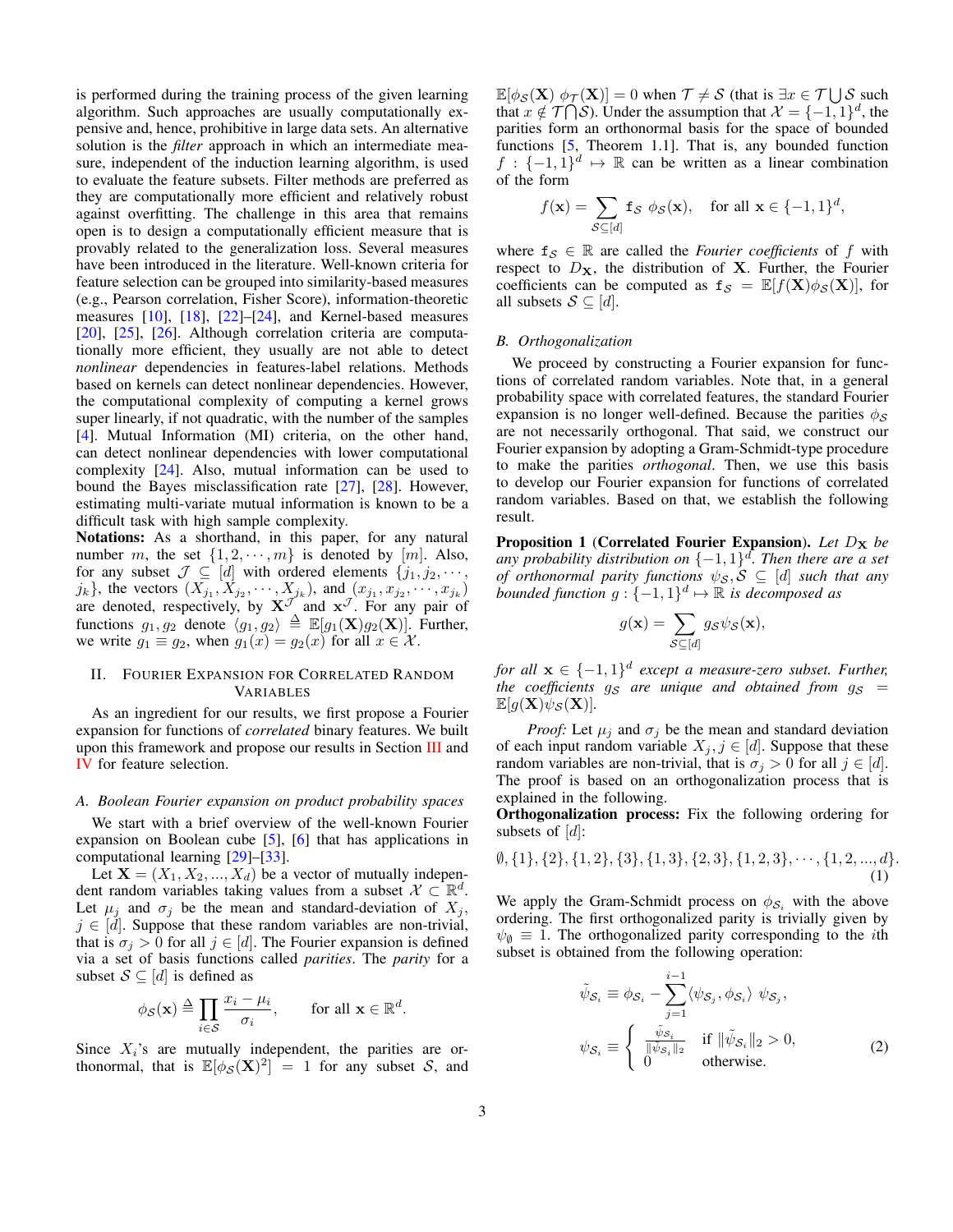where  $\|\tilde{\psi}_{\mathcal{S}_i}\|_2 = \sqrt{\langle \tilde{\psi}_{\mathcal{S}_i}, \tilde{\psi}_{\mathcal{S}_i} \rangle}$ . By construction, the resulted nontrivial parities  $\psi_{\mathcal{S}_i}$ 's are orthonormal, that is  $\langle \psi_{\mathcal{S}_i}, \psi_{\mathcal{S}_j} \rangle =$ 0 for  $i \neq j$  and  $\langle \psi_{\mathcal{S}_i}, \psi_{\mathcal{S}_i} \rangle = 1$  if  $\psi_{\mathcal{S}_i}$  is not trivial. The rest of the argument, given in Appendix [A,](#page-12-0) follows by showing that  $\psi_{\mathcal{S}}$ 's span the space of all bounded functions.

Depending on the statistics of the features, the number of non-trivial parities  $\psi_{\mathcal{S}_i}$  ranges from 1 to  $2^d$ . On one extreme, if the features are mutually independent, then  $\psi_{\mathcal{S}_i} = \phi_{\mathcal{S}_i}$ . On the other extreme, if the features are trivial, then  $\psi_{\mathcal{S}_i} = 0$  for  $i > 1$ , and hence there is only one non-trivial parity. Note also that different orderings for the subsets of [d] result in different orthogonalized parities. We show in Section [III-B](#page-3-1) that this ordering is beneficial to remove "redundant" features. Hence, unless otherwise stated, we use the ordering in [\(1\)](#page-2-1).

Remark 1. *Contrary to our Fourier expansion, which is established only for binary features, the orthogonalization process is not restricted to such an assumption. Because, by construction, the orthogonalized parities are orthonormal for* any value domain  $\mathcal{X} \subset \mathbb{R}^d$ . If  $\mathcal{X} = \{-1,1\}^d$ , then the parities *span the space of all functions on*  $\mathcal{X}$ *; otherwise, they span a subspace of such functions. We clarify this in the following example.*

**Example 1.** *Set*  $d = 3$  *and let*  $X_1$  *and*  $X_2$  *be independent random variables with Gaussian distribution* N(0, 1)*. Suppose*  $X_3 = X_1 X_2$  with probability one. There are eight standard *parities, one for each subset, as*

$$
(1, x_1, x_2, x_1x_2, x_3, x_1x_3, x_2x_3, x_1x_2x_3).
$$

*By performing the orthogonalization process, as in* [\(2\)](#page-2-2)*, there are only four non-trivial orthogonalized parities as*  $\psi_{\emptyset} = 1$ ,  $\psi_{\{1\}} = x_1, \psi_{\{2\}} = x_2$ *, and*  $\psi_{\{1,2\}} = x_1x_2$ *. The rest of the parities are zero, because*  $\|\tilde{\psi}_{\mathcal{S}}\|_2 = 0$  *for any of the subsets* {3}, {1, 3}, {2, 3}, {1, 2, 3}*. Now, suppose we change the relation of*  $X_3$  *to*  $X_3$  = sign[ $X_1X_2$ ]*. In this case, after the orthogonalization process, there are eight non-trivial parities. For instance, it is not difficult to check that*  $\tilde{\psi}_{\{3\}} = x_3 - \frac{2}{\pi} x_1 x_2$ . *Hence,*  $\|\tilde{\psi}_{\{3\}}\|_2 > 0$ , *implying that*  $\psi_{\{3\}}$  *is not redundant.* 

We view our binary Fourier as a framework that captures a special class of nonlinearities — those characterized via orthogonalized parities. Our numerical experiments confirm that such an approximation is sufficient to outperform many unsupervised feature selection methods on several data sets (see Table  $II$ ). We further note that the orthogonalization process is different from the dimension reduction methods such as Kernel PCA. Because, unlike Kernel PCA, our process does not mix the features– it is a feature selection method.

#### <span id="page-3-0"></span>III. FEATURE SELECTION IN KNOWN STATISTICS

In this section, we analyze the optimal feature selection for binary classification with  $0 - 1$  loss function and in the ideal setting, where the underlying statistics of the features and the label are known. We first study the unsupervised variant of the problem in Section [III-B.](#page-3-1) Then, in Section [III-C,](#page-4-1) we analyze supervised feature selection in the Fourier domain.

# *A. Problem Formulation*

The feature selection problem is formulated as follows. There are d features  $X = (X_1, X_2, ..., X_d)$  with label Y taking values from  $\mathcal{X}^d$  and  $\{-1,1\}$ , respectively. Suppose that  $(X, Y)$  are generated according to a fixed, but unknown, probability distribution  $D$ . Available are  $n$  independent and identically distributed (i.i.d.) instances  $S_n = \{(\mathbf{x}(i), y(i)),$  $i = 1, 2, ..., n$  generated from D. We describe the feature selection problem by first defining the optimum feature subset and the minimum *misclassification* probability in the ideal setting, where D is known. For a feature subset  $\mathcal{J} \subseteq [d]$ , the minimum attainable mislabeling probability is obtained from

$$
L_D(\mathcal{J}) = \min_{g \in \mathcal{G}_k} \mathbb{P}(\mathbf{x}, Y) \sim D\{Y \neq g(X^{\mathcal{J}})\},\tag{3}
$$

where  $\mathcal{G}_k$  is the collection of all functions on  $\mathcal{X}^k$ . Given  $k \leq$ d, the optimum feature subset  $\mathcal{J}^*$  and the minimum loss are defined as

$$
\mathcal{J}^* = \underset{\mathcal{J} \subseteq [d], |\mathcal{J}| = k}{\arg \min} L_D(\mathcal{J}), \qquad L_D^*(k) = L_D(\mathcal{J}^*). \tag{4}
$$

In agnostic settings, where only a training data set is available, the above optimization is infeasible to solve. Instead, an intermediate measure  $M_n$  is defined to evaluate feature subsets using the training instances. Then, feature selection using the measure  $M_n$  is modeled by the following optimization

<span id="page-3-3"></span>
$$
\hat{\mathcal{J}}_n = \operatorname*{arg\,min}_{\mathcal{T} \in \mathsf{T}_k} M_n(\mathcal{T}),
$$

where  $\mathsf{T}_k$  is a collection of feature subsets with at most kelements. Our objective is to propose a measure  $M_n$  so that mislabeling probability based on  $\hat{\mathcal{J}}_n$  be as close as possible to that using  $\overline{\mathcal{J}}^*$ .

#### <span id="page-3-1"></span>*B. Information Sufficiency in Unsupervised Setting*

We take an information-theoretic approach to identify feature redundancies in unsupervised feature selection. The goal is to define a measure to identify the features as "sufficiently informative" and "redundant". Intuitively, the former group contains all the *information* accessible from the features. The latter consists of the features that are a function of the "informative" features and hence, can be removed from the data set.

Suppose  $X$  is a finite set. Then, we call a feature subset  $\mathcal{J} \subseteq [d]$  "sufficiently informative", if  $H(\mathbf{X}) = H(X^{\mathcal{J}})$ , where  $H$  is the Shannon entropy. From the notion of Markov Blanket [\[23\]](#page-10-25), one can show that  $\mathcal J$  is a Markov blanket for any feature in  $\mathcal{J}^c$ . Further,  $\mathcal J$  being sufficiently informative immediately leads to  $\mathcal{J}^c$  being redundant. Because, the condition  $H(\mathbf{X}) = H(X^{\mathcal{J}})$  implies that there exists a mapping T, such that  $X^{\mathcal{J}^c} = T(X^{\mathcal{J}})$ , with probability one [\[28\]](#page-10-22). Hence, all the features not included in  $\mathcal J$  can be removed. As there are multiple such  $\mathcal{J}'s$ , the objective is to find the smallest one<sup>[1](#page-3-2)</sup>. Tolerating small amounts of imperfections, we formalize the above notion in the following.

<span id="page-3-2"></span><sup>&</sup>lt;sup>1</sup>The set of all features is a trivial example of a sufficiently informative feature subset.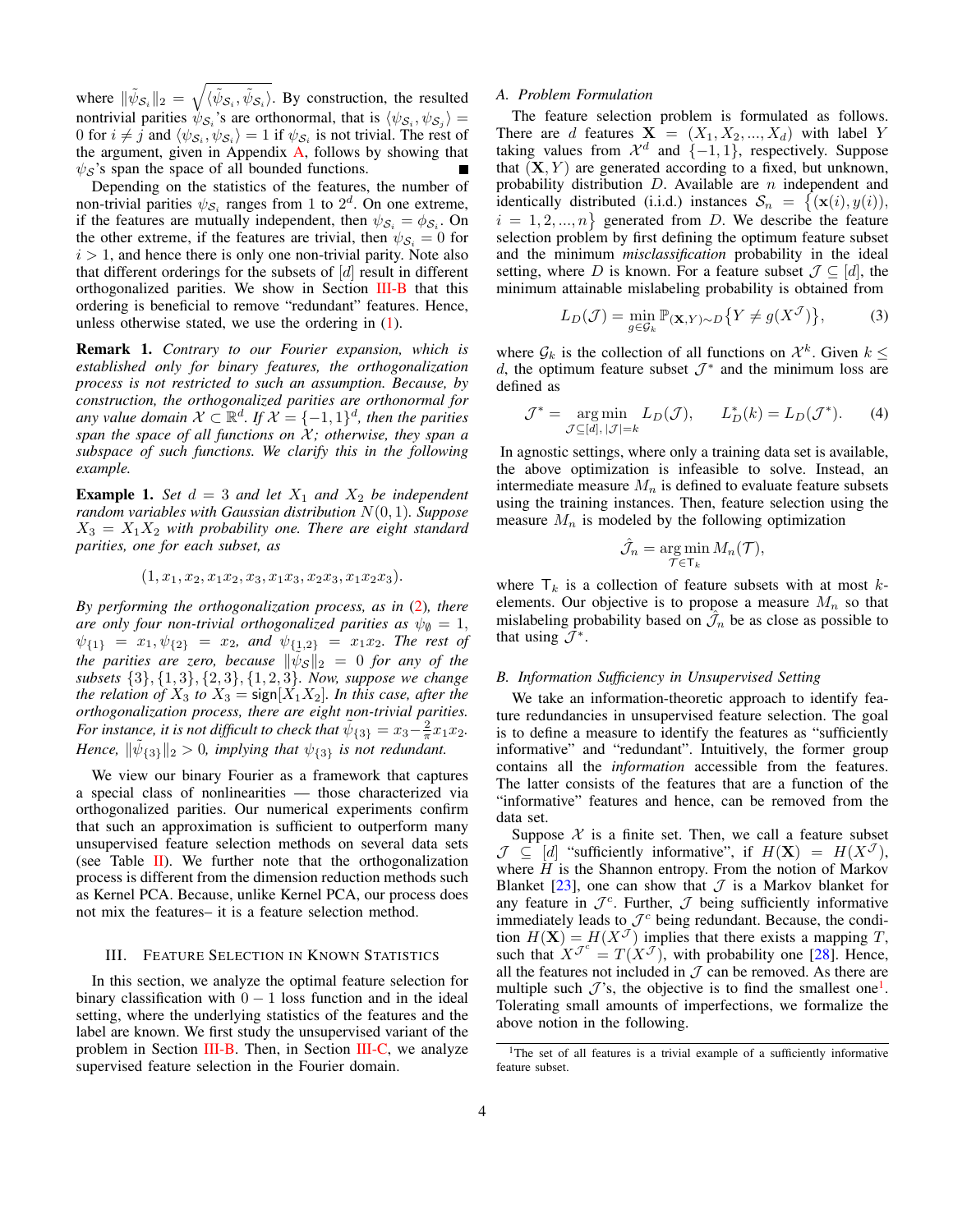<span id="page-4-4"></span>Definition 1 (Sufficiently Informative). *For discrete features and*  $0 \leq \epsilon \leq 1$ *, a feature subset*  $\mathcal{J}$  *is said to be*  $\epsilon$ *sufficiently informative, if*  $H(\mathbf{X}|X^{\mathcal{J}}) \leq \epsilon$ . The feature subset  $\mathcal J$  *is sufficiently informative, if*  $H(\mathbf{X}|X^{\mathcal J}) = 0$ *. Such*  $\mathcal J$  *is called minimal, if it has the minimum cardinality among all sufficiently informative feature subsets.*

We make a connection between the above definition and the orthogonalization process in [\(2\)](#page-2-2). We employ this process to extract a sufficiently informative feature subset.

<span id="page-4-0"></span>**Theorem 1.** *For*  $\epsilon \in [0,1]$ *, let*  $\mathcal{J}_{\epsilon} \subseteq [d]$  *be the set of all*  $j \in [d]$ such that  $\|\tilde{\psi}_{\{j\}}\|_2 > \epsilon$ . Then,  $H(\mathbf{X}|X^{\mathcal{J}_{\epsilon}}) = dO(\epsilon)$  as  $\epsilon \to 0$ . *Further, if the features take values from*  $\{-1,1\}$ <sup>*d*</sup>, then there *exists a permutation of the features so that*  $\mathcal{J}_{\epsilon}$  *with*  $\epsilon = 0$  *is a sufficiently informative subset that is minimal.*

*Proof:* We start by deriving an upper-bound on  $H(\mathbf{X}|X^{\tilde{\mathcal{J}}_{\epsilon}})$  in terms of the orthogonalized parities in [\(2\)](#page-2-2). Note that  $H(\mathbf{X}|X^{\mathcal{J}_{\epsilon}}) = H(X^{\mathcal{J}_{\epsilon}^{c}}|X^{\mathcal{J}_{\epsilon}})$ , where  $\mathcal{J}_{\epsilon}^{c}$  is the complement of  $\mathcal{J}_{\epsilon}$ . Thus, from the chain rule, this quantity equals to  $\sum_{i \in \mathcal{J}_{\epsilon}^c} H(X_i | X^{\mathcal{J}_{\epsilon}}, X^{i-1})$ . As  $X_i$  is a discrete random variable and  $\phi_{\{i\}}(\mathbf{x}) = (x_i - \mu_i)/\sigma_j$ , then

$$
H(X_i|X^{\mathcal{J}_{\epsilon}}, X^{i-1}) = H(\phi_{\{i\}}(\mathbf{X})|X^{\mathcal{J}_{\epsilon}}, X^{i-1}).
$$

Since  $\phi_{\{i\}}$  is the standard parity as in Section [II,](#page-2-3) then, from the orthogonalization process in  $(2)$ , we can write

$$
\phi_{\{i\}} = \tilde{\psi}_{\{i\}} + \sum_{\mathcal{S} \subseteq [i-1]} \alpha_{\mathcal{S}} \psi_{\mathcal{S}},
$$

where  $\alpha_{\mathcal{S}} = \langle \phi_{\{i\}}, \psi_{\mathcal{S}} \rangle$ . In this decomposition, the terms in the summation depend only on  $X^{i-1}$ . This is due to the particular ordering in [\(1\)](#page-2-1). Therefore, we get the following upper-bound

$$
H(\phi_{\{i\}}|X^{\mathcal{J}_{\epsilon}}, X^{i-1}) = H(\tilde{\psi}_{\{i\}}|X^{\mathcal{J}_{\epsilon}}, X^{i-1}) \le H(\tilde{\psi}_{\{i\}}),
$$

where the last inequality follows by removing the conditioning in the entropy. Lastly, adapting this bound for all  $i \in \mathcal{J}_{\epsilon}^c$ , we get the following upper-bound

$$
H(X^d | X^{\mathcal{J}_\epsilon}) \le \sum_{i \in \mathcal{J}_\epsilon^c} H(\tilde{\psi}_{\{i\}}). \tag{5}
$$

Now for any  $i \in [d]$  let

$$
a_i = \min\{|\tilde{\psi}_{\{i\}}(\mathbf{x})| : \mathbf{x} \in \mathcal{X}^d, \tilde{\psi}_{\{i\}}(\mathbf{x}) \neq 0\},\
$$

and define  $a_{\min} \triangleq \min_i a_i$ . From the assumption in the statement of the theorem,  $\|\tilde{\psi}_{\{i\}}\|_2^2 \leq \epsilon^2$ , for all  $i \in \mathcal{J}_{\epsilon}^c$ . Then, from Markov's inequality, we obtain that

$$
\mathbb{P}\{\tilde{\psi}_{\{i\}}(\mathbf{X}) \neq 0\} = \mathbb{P}\{|\tilde{\psi}_{\{i\}}(\mathbf{X})|^2 \ge a_i^2\} \le \frac{\epsilon^2}{a_i^2} \le \frac{\epsilon^2}{a_{\min}^2}.
$$

Therefore, from grouping rule for entropy [\[28,](#page-10-22) Exercise 2.27], we have that

$$
H(\tilde{\psi}_{\{i\}}) \le h_b(\frac{\epsilon^2}{a_{\min}^2}) + \frac{\epsilon^2}{a_{\min}^2} \log_2 |\mathcal{X}|,\tag{6}
$$

where  $h_b(\cdot)$  is the binary entropy function. When  $\epsilon \le a_{min}$ , by combining  $(5)$  and  $(6)$ , the following inequality holds:

$$
H(X^d | X^{\mathcal{J}_\epsilon}) \le (d - |\mathcal{J}_\epsilon|) \left( h_b(\frac{\epsilon^2}{a_{min}^2}) + \frac{\epsilon^2}{a_{min}^2} \log_2 |\mathcal{X}| \right). \tag{7}
$$

Note that  $\epsilon$  is under our control and can be made sufficiently smaller than  $a_{\min}$ . Also, note that the binary entropy satisfies the inequality  $h_b(p) \leq 2\sqrt{p(1-p)}$ . Hence, for fixed d,  $a_{min}$ and X, the right-hand side of the above inequality is  $dO(\epsilon)$  as  $\epsilon \to 0$ . This completes the proof for the first statement of the theorem.

Next, we prove the second statement: "if the features take values from  $\{-1, 1\}$ <sup>d</sup>, then there exist a permutation of the features so that  $\mathcal{J}_{\epsilon}$  with  $\epsilon = 0$  is a *sufficiently informative* subset with minimum cardinality." Note that, from Definition [1,](#page-4-4) the subset  $\mathcal{J}_0 = \mathcal{J}_{\epsilon=0}$  is sufficiently informative. This is because for any  $j \notin \mathcal{J}_0$  the parity  $\tilde{\psi}_{\{j\}}(\mathbf{X}) = 0$  with probability one. Therefore, from [\(2\)](#page-2-2), the standard parity  $\phi_{\{j\}}$ is a function of  $(X_1, X_2, ..., X_{j-1})$ . Implying that  $X_j$  is a function of  $(X_1, X_2, ..., X_{j-1})$ . Hence,  $H(X^d | X^{\mathcal{J}_0}) = 0$ . It remains to prove that  $\mathcal{J}_0$  is minimal when the features take values from  $\{-1, 1\}$ <sup>d</sup> and are permuted appropriately.

Let  $A \subseteq [d]$  be a sufficiently informative subset with minimum cardinality as in Definition [1.](#page-4-4) Consider a permutation of the features such that the first  $|\mathcal{A}|$  features are from  $\mathcal{A}$ . We perform the orthogonalization process on the permuted features. Let  $\mathcal{J}_0$  be the subset for which  $\|\tilde{\psi}_{\{i\}}\|_2 > 0$ . We show that  $|\mathcal{J}_0| = |\mathcal{A}|$ , implying that  $\mathcal{J}_0$  is minimal. By contradiction, suppose  $|\mathcal{A}| < |\mathcal{J}_0|$ . Consider the Hilbert space of bounded functions  $f: \{-1,1\}^d \mapsto \mathbb{R}$  with inner product defined as  $\langle f, g \rangle = \mathbb{E}[f(\mathbf{X})g(\mathbf{X})]$ . Since A is sufficiently informative, there exists a mapping  $\Gamma$  such that  $X^d = \Gamma(X^{\mathcal{A}})$ with probability one. Therefore, any function  $f(X^d)$  can be written as  $f(X^d) = f(\Gamma(X^{\mathcal{A}}))$ . This implies that the effective dimension of the Hilbert space is at most  $2^{|A|}$ . However, there are  $|\mathcal{J}_0|$  non-trivial parities  $\psi_{\mathcal{S}_i}$  that, from Proposition [1,](#page-2-0) form an orthonormal basis for this Hilbert space. Hence, the dimension of this space cannot be less than  $2^{|\mathcal{J}_0|}$ . This is a contradiction and completes the proof.

<span id="page-4-2"></span>As a result of Theorem [1,](#page-4-0)  $\|\widetilde{\psi}_{\{j\}}\|_2$  can be viewed as a measure of the *redundancy* of each feature and that the orthogonalization procedure can remove them. We use this measure for unsupervised feature selection, where  $n$  i.i.d. instances  $\{x(i), i \in [n]\}$ , with possible correlations across feature dimension, are available. The idea is to perform the orthogonalization process as in  $(2)$  and find the features j for which  $\|\tilde{\psi}_{\{j\}}\|_2$  is smaller than a threshold  $\epsilon$ . These features are declared as redundant. Based on this idea we present our unsupervised algorithm (UFFS) in Section [IV-A.](#page-6-2)

## <span id="page-4-1"></span>*C. Supervised Feature Selection*

<span id="page-4-3"></span>For the supervised version of the problem, we proceed by developing a representation of  $L_D^*(k)$  in the Fourier domain. For that, we characterize the Bayes predictor via the Fourier expansion. The Fourier expansion in the previous section is defined for deterministic functions. The label  $Y$  in the feature selection problem is not necessarily a function of the features;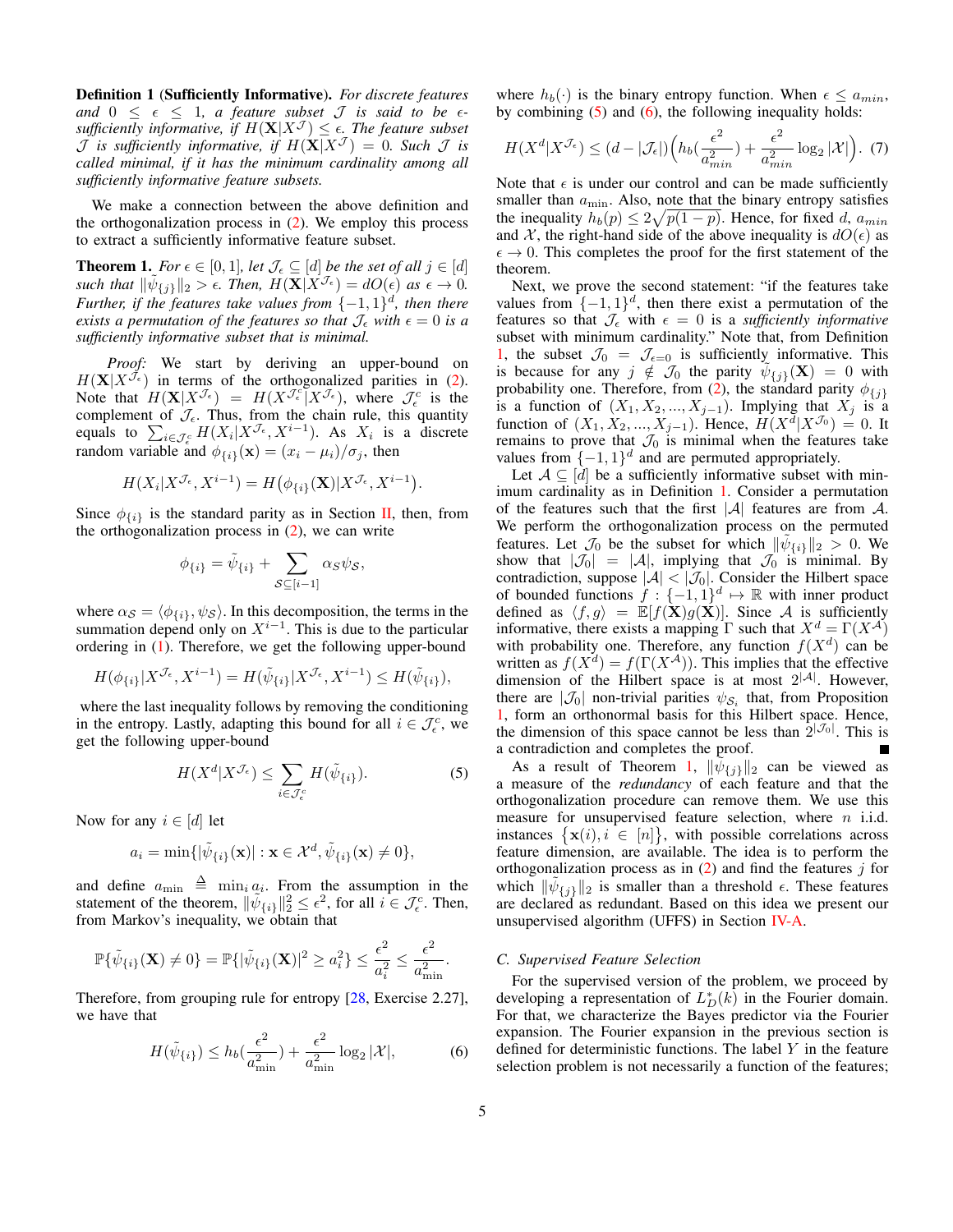rather, it is a stochastic mapping. Therefore, we need to extend the Fourier expansion to such mappings.

Let  $J$  be a subset of the selected features. Note that the Bayes predictor of Y from the observation  $x^{\mathcal{J}}$  is given by  $g^*(\mathbf{x}^{\mathcal{J}})$  = sign  $[\mathbb{E}[Y|\mathbf{x}^{\mathcal{J}}]]$ . As a key ingredient in our characterization, we need to define the notion of *projection onto a feature subset*.

Denote the elements of  $\mathcal{J}$ , in the ascending order, as  $j_1$  <  $j_2 < \cdots < j_k$ . Fix the following ordering of subsets of  $\mathcal{J}$ :

$$
\emptyset, \{j_1\}, \{j_2\}, \{j_1, j_2\}, \{j_3\}, \{j_1, j_3\}, \{j_2, j_3\}, \{j_1, j_2, j_3\}, \cdots, \{j_1, j_2, n \ldots, j_k\}.
$$

Apply the orthogonalization process with respect to this ordering and to all the parities  $\psi_{\mathcal{S}}$  with  $\mathcal{S} \subseteq \mathcal{J}$ . Let  $\psi_{\mathcal{S}_i}$ ,  $i = 1, 2, ..., 2<sup>k</sup>$  be the resulted orthogonalized parities. This process is called orthogonalization with respect to the feature subset  $\mathcal{J}$ .

<span id="page-5-0"></span>**Lemma 1.** *Given*  $\mathcal{J} \subseteq [d]$ *, the Bayes predictor of the label* Y *from observation*  $\mathbf{x}^{\mathcal{J}}$  *is given by sign*  $f^{\subseteq \mathcal{J}}(\mathbf{x}^{\mathcal{J}})$ , where  $f^{\subseteq \mathcal{J}}$ *is a function admitting the following Fourier expansion*

$$
f^{\subseteq \mathcal{J}}(\mathbf{x}^{\mathcal{J}}) \triangleq \sum_{\mathcal{S} \subseteq \mathcal{J}} f_{\mathcal{S}} \psi_{\mathcal{S}}(\mathbf{x}^{\mathcal{J}}),
$$
 (8)

*where*  $\psi_{\mathcal{S}}$ 's are the parities resulted from the orthogonalization *with respect to*  $\mathcal{J}$  *and*  $f_{\mathcal{S}} = \mathbb{E}_D[Y \psi_{\mathcal{S}}(\mathbf{X})]$ *.* 

*Proof:* Note that the MMSE estimator of Y from  $X^{\mathcal{J}}$  is  $\mathbb{E}[Y|\mathbf{x}^{\mathcal{J}}]$ . Since, Y take values from  $\{-1,1\}$ , then the Bayes predictor is obtained from sign $[\mathbb{E}[Y|\mathbf{x}^{\mathcal{J}}]]$ . Define the function  $e(\mathbf{x}) = \mathbb{E}[Y|\mathbf{x}^{\mathcal{J}}]$ . Note that *e* can be viewed as a real-valued function on  $\{-1, 1\}$ <sup>k</sup>. In addition, we can apply Proposition [1](#page-2-0) on coordinates  $j \in \mathcal{J}$  and with  $d = k$ . As a result, e has a Fourier expansion of the form

$$
e(\mathbf{x}) = \sum_{\mathcal{S} \subseteq \mathcal{J}} \hat{e}_{\mathcal{S}} \psi_{\mathcal{S}}(\mathbf{x}),
$$

where  $\psi_{\mathcal{S}}$ 's are the orthogonalized parities w.r.t  $\mathcal{J}$ , and  $\hat{e}_{\mathcal{S}} =$  $\langle e, \psi_{\mathcal{S}} \rangle$ . Then, for each  $\mathcal{S} \subseteq \mathcal{J}$ , we obtain that

$$
\hat{e}_{\mathcal{S}} = \mathbb{E}[e(\mathbf{X})\psi_{\mathcal{S}}(\mathbf{X})] = \mathbb{E}\Big[\mathbb{E}[Y|X^{\mathcal{J}}]\psi_{\mathcal{S}}(\mathbf{X})\Big] \n= \mathbb{E}\Big[\mathbb{E}[Y\psi_{\mathcal{S}}(\mathbf{X})|X^{\mathcal{J}}]\Big] \n= \mathbb{E}\Big[Y\psi_{\mathcal{S}}(\mathbf{X})\Big] \n= f_{\mathcal{S}},
$$

where the second equality holds as  $\psi_{\mathcal{S}}(\mathbf{X})$  depends only on  $X_j, j \in \mathcal{S}$ , and the last equality follows from the definition of  $f_{\mathcal{S}}$  as in the statement of the Lemma. Therefore, e admits the same Fourier expansion as  $f^{\subseteq \mathcal{J}}$ . With that the proof is complete.

<span id="page-5-1"></span>Theorem 2. *The minimum attainable misclassification probability equals to*

<span id="page-5-3"></span>
$$
L_D^*(k) = \frac{1}{2} \left[ 1 - \max_{\mathcal{J} \subseteq [d], |\mathcal{J}| = k} \| f^{\subseteq \mathcal{J}} \|_{1,D} \right].
$$
 (9)

*Further, an optimal* k*-variable predictor of the labels is given by the function*  $\text{sign}[f^{\subseteq J^*}(\mathbf{x})]$ , where  $J^*$  is an optimal feature *subset that maximizes the* 1*-norm expression above.*

*Proof:* Fix a subset  $\mathcal{J} \subseteq [d]$  with k elements. From the definition of  $L_D^*(k)$  in [\(4\)](#page-3-3), any predictor is a function  $g: \{-1, 1\}$  $1\}^{k} \mapsto \{-1, 1\}$ . Here, g represents a predictor of Y from  $\mathbf{X}^{\mathcal{J}}$ . Since Y and  $g(\mathbf{X}^{\mathcal{J}})$  take values from  $\{-1,1\}$ , then,

$$
\mathbb{P}\Big\{Y \neq g(\mathbf{X}^{\mathcal{J}})\Big\} = \frac{1}{2} - \frac{1}{2}\mathbb{E}[Yg(\mathbf{X}^{\mathcal{J}})].
$$

Note that given  $\mathcal{J}$ , the above probability is minimized by the Bayes estimator. Further, such an estimator is given by  $sign[\mathbb{E}[Y|\mathbf{x}^{\mathcal{J}}]]$ , for all  $\mathbf{x}^{\mathcal{J}} \in \{-1,1\}^{k}$ . Hence, it suffices to calculate the above misclassification probability for  $g \equiv$  $sign[\mathbb{E}[Y|\mathbf{x}^{\mathcal{J}}]]$ . For that, in the following, we calculate the expectation  $\mathbb{E}[Y g(\mathbf{X}^{\mathcal{J}})]$  for  $g = \text{sign}[\mathbb{E}[Y | \mathbf{x}^{\mathcal{J}}]].$ 

$$
\mathbb{E}[Y g(\mathbf{X}^{\mathcal{J}})] \stackrel{(a)}{=} \mathbb{E}\Big[\mathbb{E}[Y g(\mathbf{X}^{\mathcal{J}}) | \mathbf{X}^{\mathcal{J}}]\Big] \stackrel{(b)}{=} \mathbb{E}\Big[\mathbb{E}[Y | X^{\mathcal{J}}] g(\mathbf{X}^{\mathcal{J}})\Big]
$$

$$
\stackrel{(c)}{=} \mathbb{E}\Big[\big|\mathbb{E}[Y | \mathbf{X}^{\mathcal{J}}]\big|\Big] \stackrel{(d)}{=} \mathbb{E}\Big[\big|f^{\subseteq \mathcal{J}}(\mathbf{X})\big|\Big]
$$

$$
= \|f^{\subseteq \mathcal{J}}\|_1,
$$

<span id="page-5-2"></span>where (*a*) follows from the *law of total probability*, (*b*) holds because g is a function of  $X^{\mathcal{J}}$ , equality (c) follows by replacing g with sign  $[\mathbb{E}[Y|\mathbf{x}^{\mathcal{J}}]]$ , and lastly,  $(d)$  holds because  $f \in \mathcal{F}(\mathbf{X}) = \mathbb{E}[Y | \mathbf{X}^{\mathcal{J}}]$ . This equality is shown in Lemma [1.](#page-5-0) As a result, the minimum misclassification probability for a fixed subset  $\mathcal J$  is equal to  $\frac{1}{2} - \frac{1}{2} || f \subseteq \mathcal J ||_1$ . Hence, optimizing over all k-element subsets  $\tilde{\mathcal{J}}$  gives the desired expression and completes the proof.

## *D. A Measure for Feature Selection*

The previous section provides the characterization in the ideal setting where  $D$  is known. We leverage this characterization to the agnostic setting, where only the training set  $S_n$ is available. For that, we derive a measure for selecting the features.

Based on Theorem [2,](#page-5-1) we define  $M_n(\mathcal{J})$  to be an empirical estimate of  $||f^{\subseteq \mathcal{J}}||_1$ . Therefore, if the estimations are accurate enough, then maximizing  $M_n$  leads to a feature subset  $\hat{\mathcal{J}}$  for which  $L_D(\hat{J})$  is close to the optimal loss  $L_D(\mathcal{J}^*)$  as in [\(4\)](#page-3-3). In what follows, we describe the derivation of  $M_n$  in three steps:

**Step 1:** We perform an empirical orthogonalization. Let  $\hat{D}_n$ be the empirical distribution of the training set  $S_n$ , that is  $\hat{D}_n(\mathbf{x}, y) = \frac{1}{n}$  if  $(\mathbf{x}, y) \in S_n$ , and zero otherwise. We get the empirical version of our results by replacing D with  $\hat{D}_n$ . In particular, Proposition [1,](#page-2-0) and the orthogonalization in [\(2\)](#page-2-2). Let  $\psi_{\mathcal{S}}$  denote the parities resulted from the orthogonalization with respect to  $\hat{D}_n$ . By construction, these functions are orthonormal with respect to  $\hat{D}_n$ .

**Step 2:** Next, we construct the estimate of the function  $f^{\subseteq J}$ as in  $(8)$ . Let

$$
\hat{f}_{\mathcal{S}} \stackrel{\Delta}{=} \mathbb{E}_{\hat{D}_n}[Y\hat{\psi}_{\mathcal{S}}(\mathbf{X})] = \frac{1}{n} \sum_i y_i \hat{\psi}_{\mathcal{S}}(\mathbf{x}_i).
$$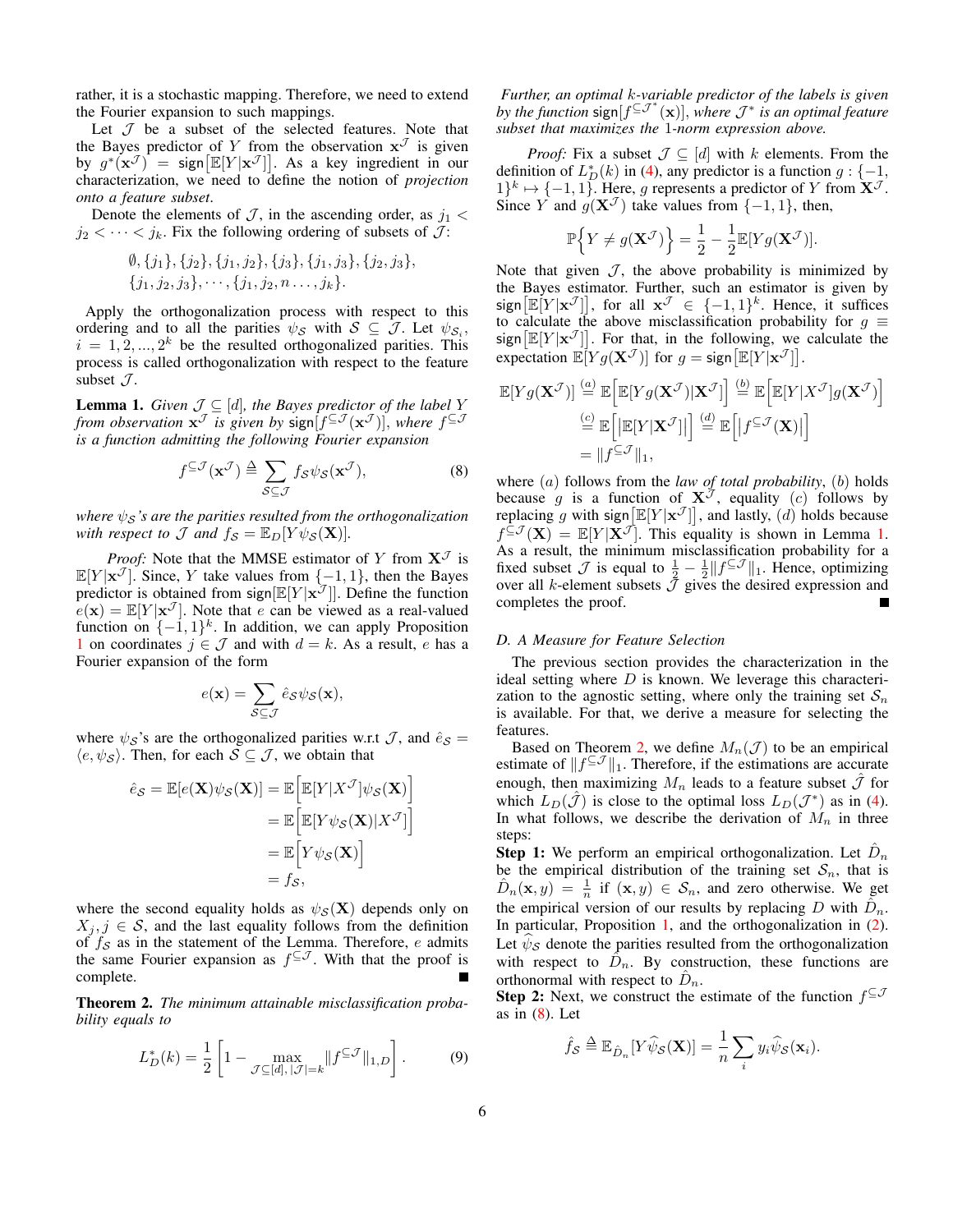Once the empirical parities and the Fourier coefficients  $\hat{f}_s$  are calculated, the estimation of the projection function  $f \in \mathcal{I}$  is obtained from the equation

$$
\hat{f}^{\subseteq \mathcal{J}}(\mathbf{x}) \triangleq \sum_{\mathcal{S} \subseteq \mathcal{J}} \hat{f}_{\mathcal{S}} \ \hat{\psi}_{\mathcal{S}}(\mathbf{x}).
$$

**Step 3:** The next step is to approximate  $\|\hat{f}^{\subseteq J}\|_1$ . By definition,  $\|\hat{f} \leq \mathcal{J}\|_1 \triangleq \mathbb{E}_{\mathbf{X}}[|\hat{f} \leq \mathcal{J}(\mathbf{X})|].$  Hence, naturally, the estimation of this quantity is obtained by the empirical averaging

$$
\frac{1}{n}\sum_{i=1}^n\big|\hat{f}^{\subseteq\mathcal{J}}(\mathbf{x}(i))\big|.
$$

However, since we use the same training samples to obtain both  $\hat{f}^{\subseteq J}$  and its empirical 1-norm, these two quantities are correlated. Hence, the above estimation is possibly biased. That said, we make a correction and define our measure  $M_n$  as in the following

$$
M_n(\mathcal{J}) = \|\widehat{f^{\subseteq \mathcal{J}}}\|_1
$$
  
\n
$$
\stackrel{\Delta}{=} \frac{1}{n-1} \sum_{i=1}^n \Big| \sum_{S \subseteq \mathcal{J}} \widehat{f}_S \widehat{\psi}_S(\mathbf{x}(i)) - \frac{1}{n} y(i) (\widehat{\psi}_S(\mathbf{x}(i)))^2 \Big|.
$$
 (10)

This correction is done by subtracting the quantity  $\frac{1}{n}y(i)(\widehat{\psi}_{\mathcal{S}}(\mathbf{x}(i)))^2$  in the above.

We use  $M_n(\mathcal{J})$  as an estimate of  $||f^{\subseteq \mathcal{J}}||_1$ . We shown that this estimator is asymptotically unbiased, that is  $\Big| \mathbb{E}\big[M_n(\mathcal{J})\big] - \|f^{\subseteq \mathcal{J}}\|_1 \Big| \to 0 \text{ as } n \to \infty.$ 

We conclude this section by presenting our analysis for the proposed measure. We note here that in our problem, the function  $f^{\subseteq \mathcal{J}}$  is not necessarily bounded. Hence, the standard concentration inequalities such as Rademacher complexity do not apply. We address this issue and prove the following theorem in Appendix [B.](#page-12-1)

<span id="page-6-0"></span>**Theorem 3.** Let  $\hat{\mathcal{J}}_n$  be the feature subset maximizing  $M_n$ *over all binary feature subsets with* k *elements. Let* J <sup>∗</sup> *be the optimum feature subset as in* [\(9\)](#page-5-3)*. Then, with probability at least*  $(1 - \delta)$ *, the following bound holds* 

$$
L_D(\hat{\mathcal{J}}_n) \le L_D(\mathcal{J}^*) + \sqrt{\frac{\lambda(k)}{n-1} \log(\frac{d}{\delta})} + O(n^{-\gamma}),
$$

where  $\gamma \in (0,1/2)$  and  $\lambda(k) = 8$   $k2^{2k}c_k^2$ , with  $c_k \triangleq$  $\max_{\mathcal{S} \subseteq [d], |\mathcal{S}| \leq k} \|\psi_{\mathcal{S}}\|_{\infty}^2.$ 

The exhaustive search over all  $k$ -element feature subsets is computationally expensive. Hence, in the next section, we present a few approximation methods and propose our algorithm.

# IV. PROPOSED ALGORITHMS

<span id="page-6-1"></span>We build upon our Fourier expansion and propose our Supervised Fourier Feature Selection (SFFS) and Unsupervised Fourier Feature Selection (UFFS) algorithms. To reduce the computational complexity, we propose a few approximations.

## <span id="page-6-2"></span>*A. Unsupervised Feature Selection*

As for the algorithm, two issues need to be addressed: 1) estimation of  $\|\tilde{\psi}_{\{j\}}\|_2$  from the training instances and 2) the orthogonalization is NP-hard, as there are  $2<sup>d</sup>$  feature subsets.

To address the first issue, we propose a recursive formula to perform the orthogonalization. Let  $b_{j,i} = \langle \phi_{\mathcal{S}_j}, \phi_{\mathcal{S}_i} \rangle$ , and define  $a_{j,i} = \langle \psi_{\mathcal{S}_j}, \phi_{\mathcal{S}_i} \rangle$ . With this notation, [\(2\)](#page-2-2) can be written as

$$
\tilde{\psi}_{\mathcal{S}_i} = \phi_{\mathcal{S}_i} - \sum_{j
$$

Hence, we only need to compute  $a_{j,i}$ 's. Note that since  $\psi_{\mathcal{S}_i}$ 's are orthonormal, then we obtain that

<span id="page-6-3"></span>
$$
\|\tilde{\psi}_{\mathcal{S}_i}\|_2^2 = b_{i,i} - \sum_{j
$$

Further, the coefficients  $a_{j,i}$  can be calculated recursively as

$$
a_{j,i} = \frac{1}{\sqrt{b_{j,j} - \sum_{r < j} a_{r,j}^2}} \left( b_{j,i} - \sum_{\ell < j} a_{\ell,j} a_{\ell,i} \right). \tag{11}
$$

<span id="page-6-4"></span>With this formulas, we first compute an empirical estimate of  $b_{j,i}$ 's, denoted by  $b_{j,i}$ . Hence, given the training samples, we compute

$$
\hat{b}_{j,i} = \frac{1}{n} \sum_{\ell} \phi_{\mathcal{S}_j}(\mathbf{x}_{\ell}) \phi_{\mathcal{S}_i}(\mathbf{x}_{\ell}).
$$

Then, we compute an estimation of  $a_{j,i}$ 's (denoted by  $\hat{a}_{j,i}$ ) by calculating [\(11\)](#page-6-3) with  $b_{j,i}$  and  $a_{j,i}$ , replaced by  $b_{j,i}$  and  $\hat{a}_{j,i}$ , receptively.

Note that we further approximate [\(2\)](#page-2-2) by declaring  $\psi_{\mathcal{S}}$  as trivial, if  $\|\tilde{\psi}_{\mathcal{S}}\|_2 \leq \epsilon$ , where  $\epsilon \in (0,1)$  is a parameter. As a result, we declare a feature j to be redundant if  $\|\tilde{\psi}_{\{j\}}\|_2 \leq \epsilon$ . Fixed-depth search: To address the second issue, we propose to limit the size of the subsets involved in the orthogonalization. Given a parameter  $t \leq d$ , the orthogonalization is performed only on feature subsets of size at most  $t$ . For that we use the standard ordering as in  $(1)$ , but restricted to subsets of size at most t. For most practical purposes  $t \leq 3$ . With that the search space is reduced to  $\binom{d}{t}$ . Further, this limitation is sufficient when the dependencies across the features are bounded to at most  $t$  features.

Remark 2. *One can provide a consistency analysis on asymp* $t$ otic performance of  $_{\rm{FourierOrth}}$  More precisely, let  $\hat{\mathcal{J}}_n$ *be the set of features declared* FourierOrth(*t*)*. Then,* there exists a function  $\lambda$  such that  $\hat{\mathcal{J}}_n$  is a  $\lambda(\epsilon,n)$ -sufficiently *informative and*  $\lim_{n\mapsto\infty} \lim_{\epsilon\mapsto 0} \lambda(\epsilon, n) = 0$ .

The main idea to show the above statement is as follows: Let  $\hat{D}_n$  denote the empirical distribution of the training samples. That is  $\hat{D}_n(\mathbf{x}) = \frac{1}{n}$  if **x** is in the training set; otherwise  $\hat{D}_n(\mathbf{x}) = 0$ . We apply Theorem [1](#page-4-0) with  $\hat{D}_n$  as the distribution of the random variables in the statement. As a result,  $\hat{H}_n(\mathbf{X}|\mathbf{X}^{\hat{\mathcal{J}}_n}) = O(\epsilon)$ , where  $\hat{H}_n$  is the conditional entropy calculated over  $\hat{D}_n$  as the distribution. The rest of the argument is a concentration analysis. In particular, from McDiarmid's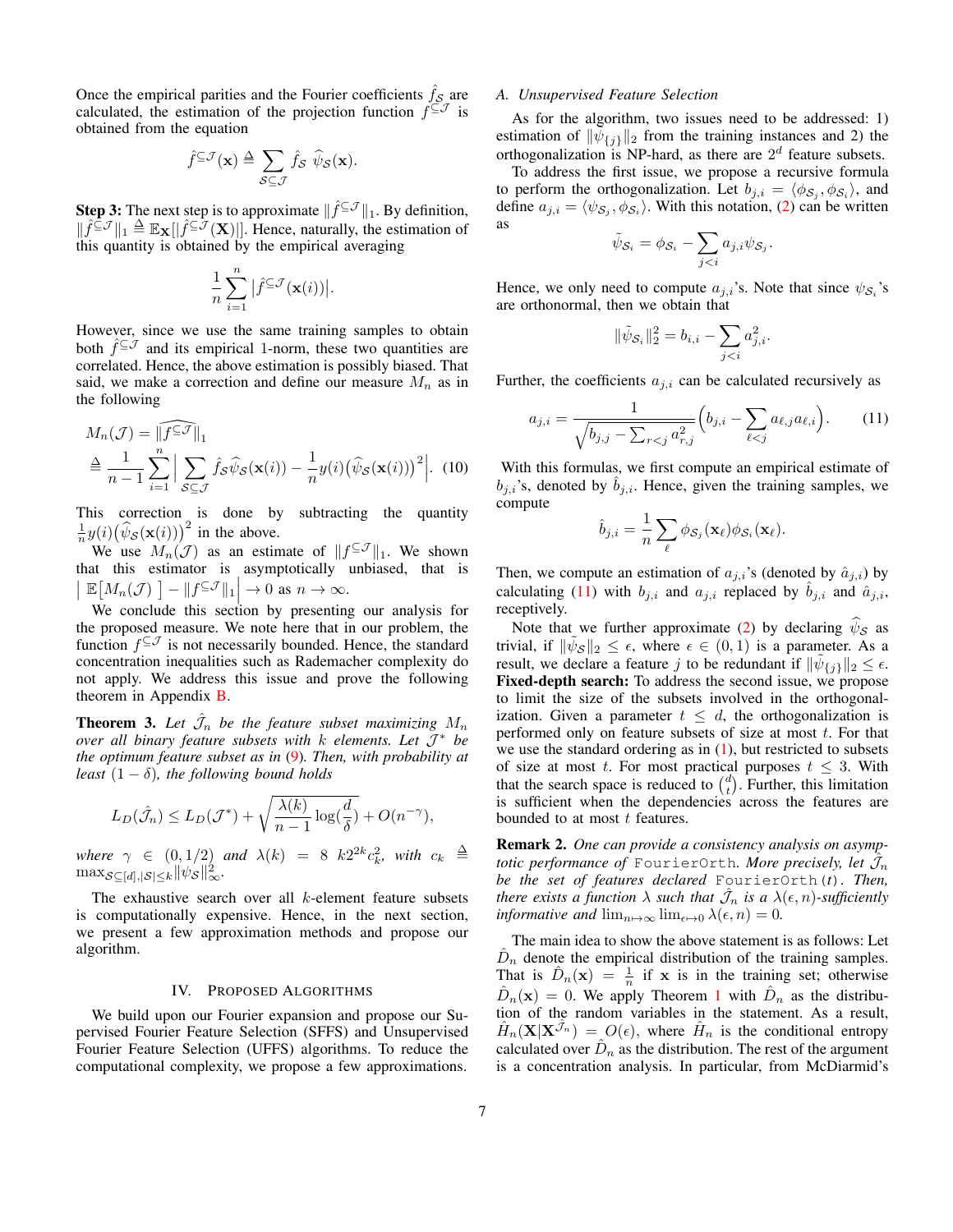Algorithm 1: Unsupervised Fourier Feature Selection (UFFS)

<span id="page-7-2"></span>**Input:** *n* training samples  $x_i \in \mathbb{R}^d$ , depth parameter  $t \leq d$ , and redundancy threshold  $\epsilon \in (0,1)$ **Output:** Features' measures norm $(j), j = 1, 2, \dots d$ 1 Procedure FourierOrth $(t)$ :

- 2 Compute the empirical mean  $\hat{\mu}_i$  and standard deviation  $\hat{\sigma}_i$  of each feature.
- 3 Generate all subsets  $S_i \subseteq [d]$  with size at most t and with the standard ordering as in  $(1)$ . Compute the matrix  $\ddot{\mathbf{B}}$  with elements:

$$
\hat{b}_{j,i} \leftarrow \frac{1}{n} \sum_{l=1}^n \Big[ \prod_{u \in S_j} \frac{x_{lu} - \hat{\mu}_u}{\hat{\sigma}_u} \Big] \Big[ \prod_{v \in S_i} \frac{x_{lv} - \hat{\mu}_v}{\hat{\sigma}_v} \Big].
$$

 $\mathbf{5}$  **for** *row j* of **A** do  $\bullet$  | | update the *j*th row:  $\hat{\textbf{A}}_{j,*} \leftarrow \hat{\textbf{A}}_{j,*} - \sum_{\ell < j} \hat{a}_{\ell,j} \hat{\textbf{A}}_{\ell,*}$  $\tau \quad \Big\vert \quad \Big\vert \quad \text{Compute norm} (\mathcal{S}_j) \leftarrow \sqrt{[\hat{b}_{j,j} - \sum_{r < j} \hat{a}_{r,j}^2]^+}$ 8 if norm $(S_i) \leq \epsilon$  then  $\mathsf{9} \quad | \quad | \quad \mathsf{Set} \text{ the } j\text{th row of } \hat{\mathbf{A}} \text{ zero: } \hat{\mathbf{A}}_{j,*} \leftarrow \mathbf{0}$  $10$  else 11 | | Normalize the jth row:  $\hat{A}_{j,*} \leftarrow \frac{\hat{A}_{j,*}}{\text{norm}(S)}$  $\mathsf{norm}(\mathcal{S}_j)$ 12 Declare all  $j \in [d]$  with norm $(j) \ge \epsilon$  as non-redundant.

inequality and the continuity of entropy, we can show that  $\hat{H}_n$ converges to the true conditional entropy.

Feature partitioning: For large dimensional data sets, we can further reduce the complexity by partitioning the features. We randomly partition the features into multiple groups of approximately equal size (say  $m$  features each). Then, we perform FourierOrth on each group, and remove the redundant features within it. With this approach, the computational complexity with depth parameter  $t$  and group size  $m$  is  $O(n\frac{d}{m}m^{2t})$ . The parameters m and t are chosen depending on the limitations on running time. These parameters are typically chosen independent of the size of the data set. For instance, we choose  $t \leq 3$  and  $m = 40$  for our numerical results. As a result, we obtain a complexity linear in the size of the data set. We present our experimental results in Section [V.](#page-7-0)

#### *B. Supervised Feature Selection*

The measure  $M_n$  captures the joint effect of the candidate feature subsets. However, to further reduce the running time, we adopt the fixed-depth search here. Hence, instead of searching over all k-element feature subsets, we choose to search over all t element subsets (say  $t = 3$ ). For that we calculate  $M_n(\mathcal{T})$  for all t element feature subsets. Next, we rank these subsets in the descending order base on  $M_n$ . Then, starting from the top, we take the union of  $\mathcal{T}$ 's to obtain a k-element feature subset. With this approach, we present Algorithm [2.](#page-7-1) Note that with  $t = 1$ , our search algorithm reduces to featureranking method.

<span id="page-7-1"></span>

| Algorithm 2: Supervised Fourier Feature Selection                                          |  |
|--------------------------------------------------------------------------------------------|--|
| (SFFS)                                                                                     |  |
| <b>Input:</b> <i>n</i> training samples $(x_i, y_i)$ , desired number of                   |  |
| features k, and the depth parameter $t \leq k$                                             |  |
| <b>Output:</b> Feature subset $\mathcal{J}_n$                                              |  |
| 1 Run FourierOrth $(t)$ to get the non-trivial parities                                    |  |
| and non-redundant features.                                                                |  |
| 2 Procedure SFFS $(t, k)$ :                                                                |  |
| Rank all <i>t</i> -variable features subsets $\mathcal T$ according to<br>3                |  |
| $M_n$ as in (10).                                                                          |  |
| If $\mathcal{T}_i$ are the subsets in the descending order, set<br>$\overline{4}$          |  |
| $\hat{\mathcal{J}}_n = \bigcup_{i=1}^r \mathcal{T}_i$ , where r chosen such that the union |  |
| has $k$ different elements.                                                                |  |
| <b>Return</b> $\hat{\mathcal{J}}_n$<br>5                                                   |  |
|                                                                                            |  |
|                                                                                            |  |

With that, the computational complexity of our SFFS algorithm for a fixed parameter t is  $O(n\tilde{d}^t)$ , where  $\tilde{d}$  is the number of non-trivial features declared from the UFFS algorithm. Our numerical results verifies that usually  $\tilde{d}$  is much smaller than  $d$ , see Table [II.](#page-8-0) As a result, the overall computational complexity of the algorithm  $O(nd + n\tilde{d}^t)$  which is  $O(nd)$  for large data sets.

#### V. NUMERICAL EXPERIMENTS

<span id="page-7-0"></span>We now compare the performance of our UFFS and SFFS algorithms (Algorithm [1](#page-7-2) and [2\)](#page-7-1) with several well-known methods for unsupervised and supervised feature selection. Our numerical results are presented in two parts: unsupervised and supervised settings. We tested the algorithms on several real-world data sets as given in Table [I.](#page-8-1) These data sets are benchmarks and taken from [\[2\]](#page-9-1) and the UCI repository [\[34\]](#page-10-26). In addition, we generated five synthetic data sets: S1, S2, S3 are for unsupervised feature selection, and E1, E2 are for the supervised variant of the problem. These data sets are described below:

## *A. Synthetic data sets*

For unsupervised feature selection, we generated three data sets, denoted by S1, S2, and S3. Each data set has 30 features: 10 informative denoted by  $(X_1, X_2, ..., X_{10})$ , 10 nonlinear redundant  $(X_{11}, X_{12}, ..., X_{20})$ , and 10 linearly redundant  $(X_{21}, X_{12}, ..., X_{30})$ . The informative features are generated according to three distributions, one for each data set. The distribution for S1 is  $N(0, I_{10})$ , for S2 is uniform distribution over  $[-1, 1]^{10}$ , and for S3 is uniform distribution over  $\{-1, 1\}^{10}$ . Each nonlinear redundant feature is generated from  $X_j = 3X_{i_1}X_{i_2}X_{i_3}$ , where  $j = 11, 12, ..., 20$ , and  $i_1, i_2, i_3$  are randomly and uniformly selected from  $\{1, 2,$ ..., 10}. The linearly redundant features are generated from  $X_j = \sum_{l=1}^5 a_{j,l} X_{i_l}$ , where  $i_l$ 's are selected randomly from  $\{1, 2, ..., 10\}$  and  $a_{j,l} \sim \text{Unif}(0, 1)$ . We use the above redundancy model for each data set. For the sake of performance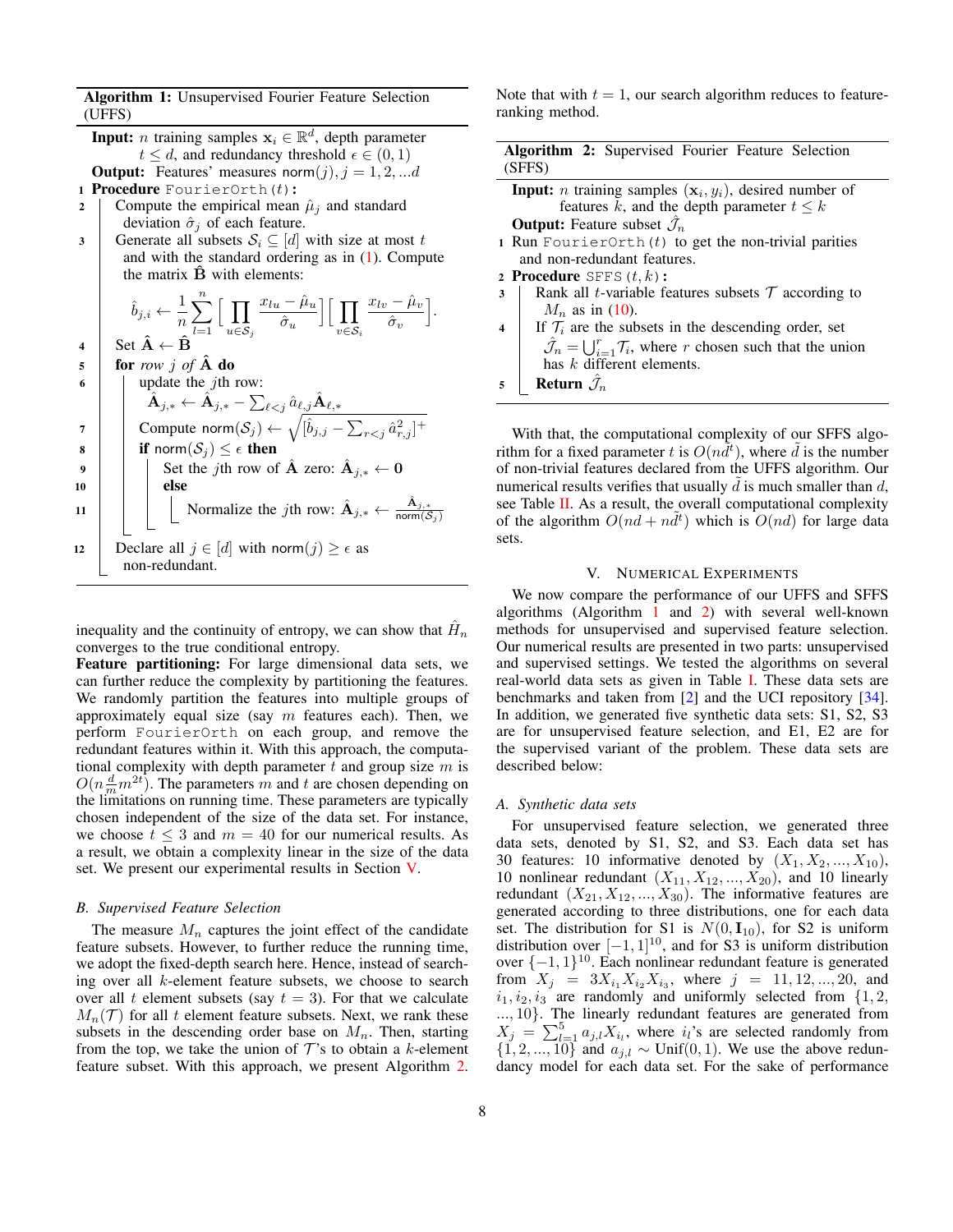TABLE I: Properties of the tested data sets.

|  |  |  |  |                                                   |                                                |     |     | Data set   S1 S2 S3 E1 E2 USPS Isolet COIL20 Covertype Australian Musk ALL AML |
|--|--|--|--|---------------------------------------------------|------------------------------------------------|-----|-----|--------------------------------------------------------------------------------|
|  |  |  |  |                                                   | Features 30 30 30 20 20 256 617 1024 46 14 166 |     |     | 7128                                                                           |
|  |  |  |  | Samples   1000 1000 1000 1000 1000 9298 1560 1440 | - 581                                          | 690 | 467 |                                                                                |

<span id="page-8-1"></span><span id="page-8-0"></span>TABLE II: Comparison of unsupervised algorithms and number of non-redundant features declared by UFFS  $(d)$ .

|                                                               | - S1 - |  |                                                                          |                        |                                            |                              |                              |                             | S2 S3 USPS Isolet COIL20 Covertype Australian Musk ALL AML |
|---------------------------------------------------------------|--------|--|--------------------------------------------------------------------------|------------------------|--------------------------------------------|------------------------------|------------------------------|-----------------------------|------------------------------------------------------------|
|                                                               |        |  |                                                                          |                        | No FS   77.9 75.0 87.0 97.3 92.8 98.8 75.6 |                              | 84.9                         | 92.2                        | 94.3                                                       |
| UFFS $\tilde{d}$ 11 12 11 93 309                              |        |  |                                                                          |                        | 331                                        | 34                           | 12 <sup>°</sup>              | 35.                         | 39                                                         |
| <b>UFFS</b><br>LS.<br>MCFC 56.6 59.0 65.8 93.9<br><b>UDES</b> |        |  | 80.3 76.8 86.2 97.0<br>  55.1 61.2 71.0 95.6 88.6<br>64.0 60.6 64.3 80.8 | - 91.7<br>90.1<br>90.2 | 98.8<br>98.9<br>94.0<br>98.0               | 76.9<br>72.8<br>72.3<br>72.0 | 85.1<br>85.4<br>84.8<br>84.9 | 85.7<br>84.5<br>84.2<br>-80 | 97.1<br>97.2<br>95.9<br>86.2                               |

comparison, we add a labeling to the above data sets. However, the labels are not revealed to the algorithms. We generate a fixed but randomly generated labeling function  $f(\mathbf{X})$  on  $\mathbb{R}^{10}$ . This function is the sign of the following randomly generated polynomial in  $\mathbb{R}^{10}$ :

$$
f(\mathbf{x}) = \mathsf{sign}\Big[\prod_{1 \leq j \leq 3} \big(b_{0,j} + \sum_{1 \leq i \leq 10} b_{i,j} x_i\big)\Big],
$$

where  $b_{i,j} \sim \text{Unif}(0, 1)$  and mutually independent.

For supervised feature selection, we generate two data sets denoted by E1 and E2. Each data set consists of 1000 samples each having 20 features distributed according to uniform distribution over  $\{-1, 1\}^{20}$  for E1 and  $N(0, I_{20})$  for E2. The label is a function of only  $(X_1, X_2, ..., X_6)$  and is of the form  $f(\mathbf{x}) = \text{sign}[p(\mathbf{x})]$ , where p is a polynomial generated randomly according to an Erlang distribution (See Appendix [D](#page-15-0) for more details).

#### *B. Numerical Results for Unsupervised Algorithms*

We compare the performance of UFFS with Laplacian Score (LS) [\[17\]](#page-10-12), MCFC [\[35\]](#page-10-27), and UDFS [\[14\]](#page-10-9) on the real and the synthetic data sets. The labels are not revealed to the algorithms but are used for measuring the performances. Features are randomly ordered so that the initial ordering would not affect the experiments' outcomes. Contrary to other algorithms, UFFS does not rank the feature; instead, it outputs a set of indices as the non-redundant features. We run UFFS three times: first with  $t = 1, m = d$ , second with  $t = 2$ ,  $m = 50$  but on the selected features from the first run, and third, with  $t = 3, m = 30$  but on the selected features from the second run. For each experiment, let  $d$  denote the number of the selected features by UFFS at the third run. For comparing the performance to the ranking algorithms, we select only the  $d$  features with the highest rank. Once the features are selected by each unsupervised algorithm, we reveal the samples of the selected features with the labels to a classifier and compute its prediction accuracy. A support vector machine (SVM) classifier with radial basis function as kernel is employed for all the studies. We perform a 5-fold cross-validation using this classifier and on the entire data set.

Table [II](#page-8-0) shows the average of the resulted classification accuracies for each algorithm. The second row is the resulted accuracy without any feature selection. The third row is  $d$ which is the number of non-redundant features declared by the UFFS. Observe that, in synthetic data sets,  $d$  is very close to 10, which is the actual number of non-redundant features. The resulted accuracy by the UFFS is very close to or greater than the accuracy without feature selection which verifies that the removed features were redundant. Further, it significantly outperforms other algorithms in the synthetic and many real data sets. This result shows that the UFFS performs well on data sets with nonlinear redundancies.

#### *C. Numerical Results for Supervised Setting*

In this part, we compare SFFS with ReliefF [\[21\]](#page-10-16), mRMR [\[18\]](#page-10-13), MI [\[36\]](#page-11-0), RFS [\[19\]](#page-10-14), and CCM [\[20\]](#page-10-15). We run SFFS with  $t = 1$  and  $t = 2$  for real data sets and with  $t = 3$  for synthetic ones. As a performance measure, we perform a 5-fold cross-validation with feature selection and the SVM classifier described above in a pipeline. The parameters of the SVM classifier are the same as in our unsupervised experiments. The the implementation details are given in Appendix [E.](#page-15-1) Figure [1](#page-9-2) shows the average classification accuracy for various values of selected features  $(k)$ . For real-world data sets, as the figure shows, we obtain consistently good results in all the data sets and leading in some ranges of  $k$ . The compared algorithms perform well only in some data sets, while our algorithms have reliable and steady performance in all the cases. For instance, in the Isolet data set, we observe a dominant performance by our SFFS for  $k > 40$  as compared to other algorithms. In Musk, we observe a notable performance improvement for  $k \in [25, 50]$ . Note that SFFS with  $t = 1$  and  $t = 2$  are overlapping in these data sets and for many values of k.

As explained before, in E1 and E2, there are no redundant features and there are only 6 relevant features. This is verified in Figure [1,](#page-9-2) where the maximum accuracy (100%) is obtained at around  $k = 6$ . Further, we observe a significant performance gap between our approach and the other algorithms except for ReliefF. The low accuracy of these algorithms (below 60% in E2) suggests their failure to find the relevant features in these data sets. We believe this is due to the highly nonlinear feature-label relations in such data sets, which are imposed by the Erlang distribution in our constructions. This observation calls for more sophisticated approaches in feature selection to address highly nonlinear relations.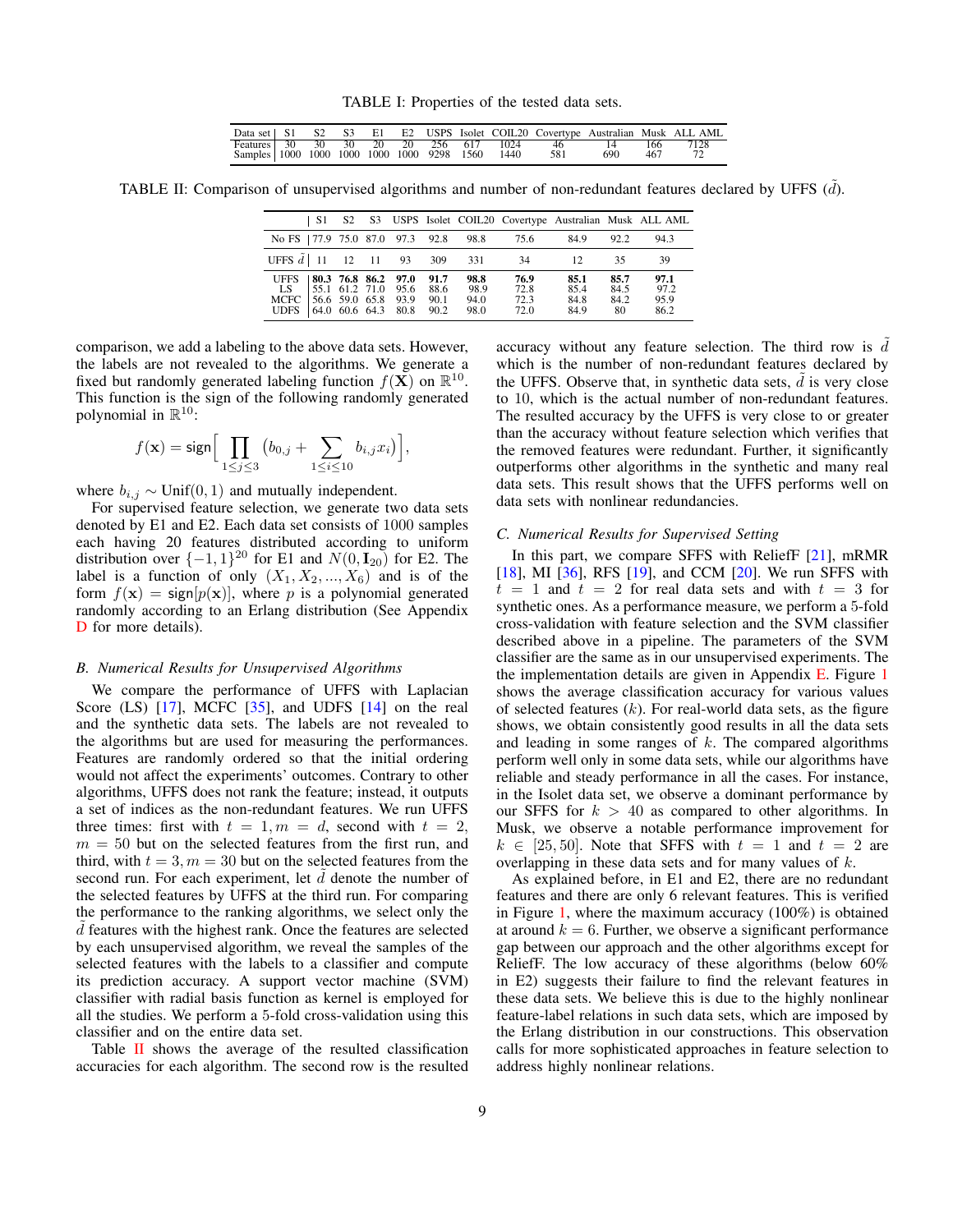<span id="page-9-2"></span>

Fig. 1: Classification accuracy (y-axis) versus number of selected features  $k$  (x-axis). Our algorithm SFFS has consistent top performance, also leading in some ranges of  $k$ , in the above datasets. The kernel-based approach CCM has the computational complexity cubic in  $n$ , and thus we were unable to run CCM for USPS with its author's original implementation. Overlaps: SFFS  $t = 3$  with ReliefF for E1 and E2, SFFS  $t = 1$  with SFFS  $t = 2$  for USPS and Musk.

<span id="page-9-3"></span>

## *D. Classification accuracy vs* t

Next, we analyze the effect of the depth parameter  $(t)$  on the algorithm's performance. Figure [2](#page-9-3) presents classification accuracy of SFFS for various values of  $t$  when the number of selected features are  $k = 5, 10$  and 20. We present the result for three of our datasets. As shown there, low values of  $t$ are sufficient to get a good performance. In some cases, as  $t$ increases, the performance drops because the high value of  $t$ demands a higher number of samples.

## *E. Comparison of Running Times*

Lastly, in Table [III,](#page-10-28) we compare the running time of SFFS with other algorithms, and on the datasets we tested For the existing algorithms, the implementations are taken from [\[2\]](#page-9-1) and correspond to the original implementations, except for mRMR and CCM where we used the optimized implementations from the authors.

#### **ACKNOWLEDGMENT**

This work was supported in part by NSF Center on Science of Information Grants CCF-0939370 and NSF Grants CCF-2006440, and CCF-2007238, and Google Research Award.

#### **REFERENCES**

- <span id="page-9-0"></span>[1] I. Guyon and A. Elisseeff, "An introduction to variable and feature selection," *Journal of machine learning research*, vol. 3, no. Mar, pp. 1157–1182, 2003.
- <span id="page-9-1"></span>[2] J. Li, K. Cheng, S. Wang, F. Morstatter, R. P. Trevino, J. Tang, and H. Liu, "Feature selection: A data perspective," *ACM Computing Surveys (CSUR)*, vol. 50, no. 6, p. 94, 2018.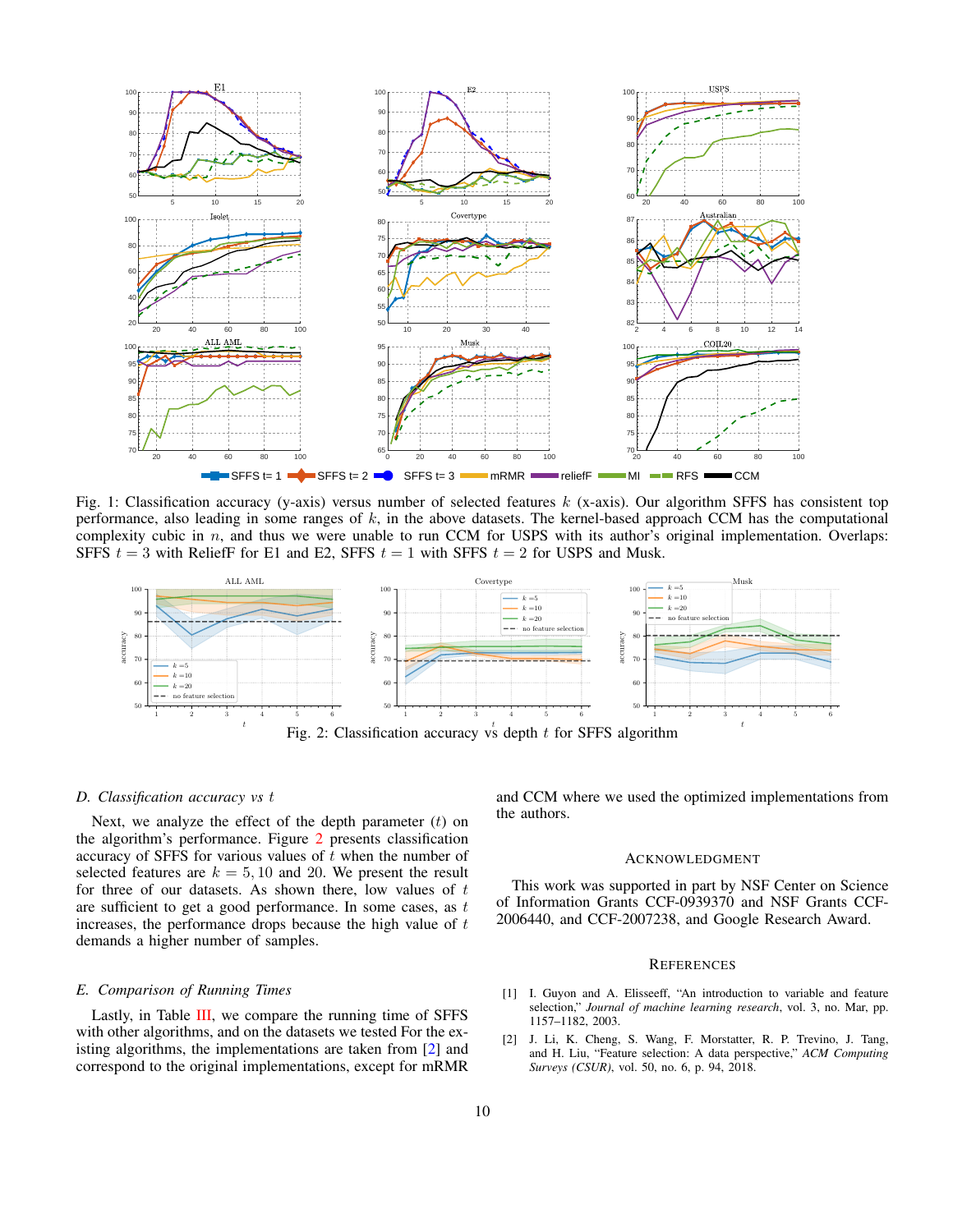<span id="page-10-28"></span>TABLE III: Comparison of running times for 5-fold cross validation (in seconds). All the experiments were performed on 48-CPU workstation, with Intel(R) Xeon(R) CPU E7-8857 v2 @ 3.00GHz and 256GB RAM. The kernel-based algorithm CCM couldn't finish for long time in the USPS dataset due to cubic sample complexity

|              |      |      |                | Covertype Australian Musk ALL_AML USPS Isolet COIL20 |      |       |       |
|--------------|------|------|----------------|------------------------------------------------------|------|-------|-------|
| SFFS $(t=1)$ | 2.7  | 3.5  | 3.3            | 303                                                  | 298  | 74.26 | 41    |
| SFFS $(t=2)$ | 3.1  | 3.9  | $\overline{4}$ | 378                                                  | 378  | 74.35 | 65    |
| <b>RFS</b>   | 6    | 4    | 2              | 447                                                  | 1010 | 58    | 62    |
| mRMR         | 1.41 | 0.89 | 56             | 300                                                  | 510  | 3585  | 4238  |
| relifF       | 1.33 | 1.88 | 1.3            | 4.35                                                 | 550  | 36.5  | 41.42 |
| МÏ           | 0.92 | 0.32 | 3.05           | 280                                                  | 172  | 77    | 104   |
| CCM          | 48   | 157  | 159            | 135                                                  |      | 3276  | 3662  |

- <span id="page-10-0"></span>[3] S. Solorio-Fernández, J. A. Carrasco-Ochoa, and J. F. Martínez-Trinidad, "A review of unsupervised feature selection methods," *Artificial Intelligence Review*, vol. 53, no. 2, pp. 907–948, 2020.
- <span id="page-10-1"></span>[4] N. Cesa-Bianchi, Y. Mansour, and O. Shamir, "On the complexity of learning with kernels," in *Conference on Learning Theory*, 2015, pp. 297–325.
- <span id="page-10-2"></span>[5] R. O'Donnell, *Analysis of boolean functions*. Cambridge University Press, 2014.
- <span id="page-10-3"></span>[6] R. d. Wolf, *A Brief Introduction to Fourier Analysis on the Boolean Cube*, ser. Graduate Surveys. Theory of Computing Library, 2008, no. 1. [Online]. Available: [http://www.theoryofcomputing.org/library.](http://www.theoryofcomputing.org/library.html) [html](http://www.theoryofcomputing.org/library.html)
- <span id="page-10-4"></span>[7] W. Hoeffding, "A class of statistics with asymptotically normal distribution," *The Annals of Mathematical Statistics*, vol. 19, no. 3, pp. 293–325, 1948. [Online]. Available: [http://www.jstor.org/stable/](http://www.jstor.org/stable/2235637) [2235637](http://www.jstor.org/stable/2235637)
- [8] I. M. Sobol, "Sensitivity estimates for nonlinear mathematical models," *Mathematical modelling and computational experiments*, vol. 1, no. 4, pp. 407–414, 1993.
- <span id="page-10-5"></span>[9] G. Chastaing, F. Gamboa, C. Prieur *et al.*, "Generalized hoeffdingsobol decomposition for dependent variables-application to sensitivity analysis," *Electronic Journal of Statistics*, vol. 6, pp. 2420–2448, 2012.
- <span id="page-10-6"></span>[10] L. Yu and H. Liu, "Efficient feature selection via analysis of relevance and redundancy," *Journal of machine learning research*, vol. 5, no. Oct, pp. 1205–1224, 2004.
- [11] R. Kohavi and G. H. John, "Wrappers for feature subset selection," *Artificial intelligence*, vol. 97, no. 1-2, pp. 273–324, 1997.
- <span id="page-10-7"></span>[12] A. L. Blum and P. Langley, "Selection of relevant features and examples in machine learning," *Artificial intelligence*, vol. 97, no. 1-2, pp. 245– 271, 1997.
- <span id="page-10-8"></span>[13] Z. Li, Y. Yang, J. Liu, X. Zhou, and H. Lu, "Unsupervised feature selection using nonnegative spectral analysis," in *Proceedings of the Twenty-Sixth AAAI Conference on Artificial Intelligence*, ser. AAAI'12. AAAI Press, 2012, p. 1026–1032.
- <span id="page-10-9"></span>[14] Y. Yang, H. T. Shen, Z. Ma, Z. Huang, and X. Zhou, "L2, 1 norm regularized discriminative feature selection for unsupervised," in *Twenty-Second International Joint Conference on Artificial Intelligence*, 2011.
- <span id="page-10-10"></span>[15] C. Feng, C. Qian, and K. Tang, "Unsupervised feature selection by pareto optimization," in *Proceedings of the AAAI Conference on Artificial Intelligence*, vol. 33, 2019, pp. 3534–3541.
- <span id="page-10-11"></span>[16] H. Arai, C. Maung, K. Xu, and H. Schweitzer, "Unsupervised feature selection by heuristic search with provable bounds on suboptimality," in *Proceedings of the Thirtieth AAAI conference on Artificial Intelligence*, 2016, pp. 666–672.
- <span id="page-10-12"></span>[17] X. He, D. Cai, and P. Niyogi, "Laplacian score for feature selection," in *Advances in neural information processing systems*, 2006, pp. 507–514.
- <span id="page-10-13"></span>[18] H. Peng, F. Long, and C. Ding, "Feature selection based on mutual information criteria of max-dependency, max-relevance, and minredundancy," *IEEE Transactions on pattern analysis and machine intelligence*, vol. 27, no. 8, pp. 1226–1238, 2005.
- <span id="page-10-14"></span>[19] F. Nie, H. Huang, X. Cai, and C. H. Ding, "Efficient and robust feature selection via joint l2,1-norms minimization," in *Advances in Neural Information Processing Systems 23*, J. D. Lafferty, C. K. I. Williams, J. Shawe-Taylor, R. S. Zemel, and A. Culotta, Eds. Curran Associates, Inc., 2010, pp. 1813–1821.
- <span id="page-10-15"></span>[20] J. Chen, M. Stern, M. J. Wainwright, and M. I. Jordan, "Kernel feature selection via conditional covariance minimization," in *Advances in Neural Information Processing Systems*, 2017, pp. 6946–6955.
- <span id="page-10-16"></span>[21] K. Kira and L. A. Rendell, "The feature selection problem: Traditional methods and a new algorithm," in *Proceedings of the 10th National Conference on Artificial Intelligence, San Jose, CA, USA, July 12-16, 1992*, W. R. Swartout, Ed. AAAI Press / The MIT Press, 1992, pp. 129–134. [Online]. Available: [http:](http://www.aaai.org/Library/AAAI/1992/aaai92-020.php) [//www.aaai.org/Library/AAAI/1992/aaai92-020.php](http://www.aaai.org/Library/AAAI/1992/aaai92-020.php)
- <span id="page-10-17"></span>[22] J. R. Vergara and P. A. Estévez, "A review of feature selection methods based on mutual information," *Neural computing and applications*, vol. 24, no. 1, pp. 175–186, 2014.
- <span id="page-10-25"></span>[23] D. Koller and M. Sahami, "Toward optimal feature selection," Stanford InfoLab, Tech. Rep., 1996.
- <span id="page-10-18"></span>[24] R. Battiti, "Using mutual information for selecting features in supervised neural net learning," *IEEE Transactions on Neural Networks*, vol. 5, no. 4, pp. 537–550, Jul. 1994.
- <span id="page-10-19"></span>[25] A. Gretton, O. Bousquet, A. Smola, and B. Schölkopf, "Measuring statistical dependence with hilbert-schmidt norms," in *Lecture Notes in Computer Science*. Springer Berlin Heidelberg, 2005, pp. 63–77.
- <span id="page-10-20"></span>[26] X. Wei, B. Cao, and P. S. Yu, "Nonlinear joint unsupervised feature selection," in *Proceedings of the 2016 SIAM International Conference on Data Mining*. SIAM, 2016, pp. 414–422.
- <span id="page-10-21"></span>[27] M. Feder and N. Merhav, "Relations between entropy and error probability," *IEEE Transactions on Information Theory*, vol. 40, no. 1, pp. 259–266, 1994.
- <span id="page-10-22"></span>[28] T. M. Cover and J. A. Thomas, *Elements of information theory*. Wiley-Interscience, 2006.
- <span id="page-10-23"></span>[29] E. Blais, R. O'Donnell, and K. Wimmer, "Polynomial regression under arbitrary product distributions," *Machine learning*, vol. 80, no. 2-3, pp. 273–294, 2010.
- [30] E. Mossel, R. O'Donnell, and R. P. Servedio, "Learning juntas," in Proc. *ACM Symp. on Theory of Computing*, 2003, pp. 206–212.
- [31] E. Mossel, R. O'Donnell, and R. A. Servedio, "Learning functions of k relevant variables," *J. Comput. Syst. Sci*, vol. 69, no. 3, pp. 421–434, 2004.
- [32] M. L. Furst, J. C. Jackson, and S. W. Smith, "Improved learning of  $AC^0$  functions," in *COLT*, vol. 91, 1991, pp. 317–325.
- <span id="page-10-24"></span>[33] M. Heidari, S. S. Pradhan, and R. Venkataramanan, "Boolean functions with biased inputs: Approximation and noise sensitivity," in *Proc. IEEE Int. Symp. Information Theory (ISIT)*, Jul. 2019, pp. 1192–1196.
- <span id="page-10-26"></span>[34] D. Dua and C. Graff, "UCI machine learning repository," 2017. [Online]. Available: <http://archive.ics.uci.edu/ml>
- <span id="page-10-27"></span>[35] D. Cai, C. Zhang, and X. He, "Unsupervised feature selection for multicluster data," in *Proceedings of the 16th ACM SIGKDD international*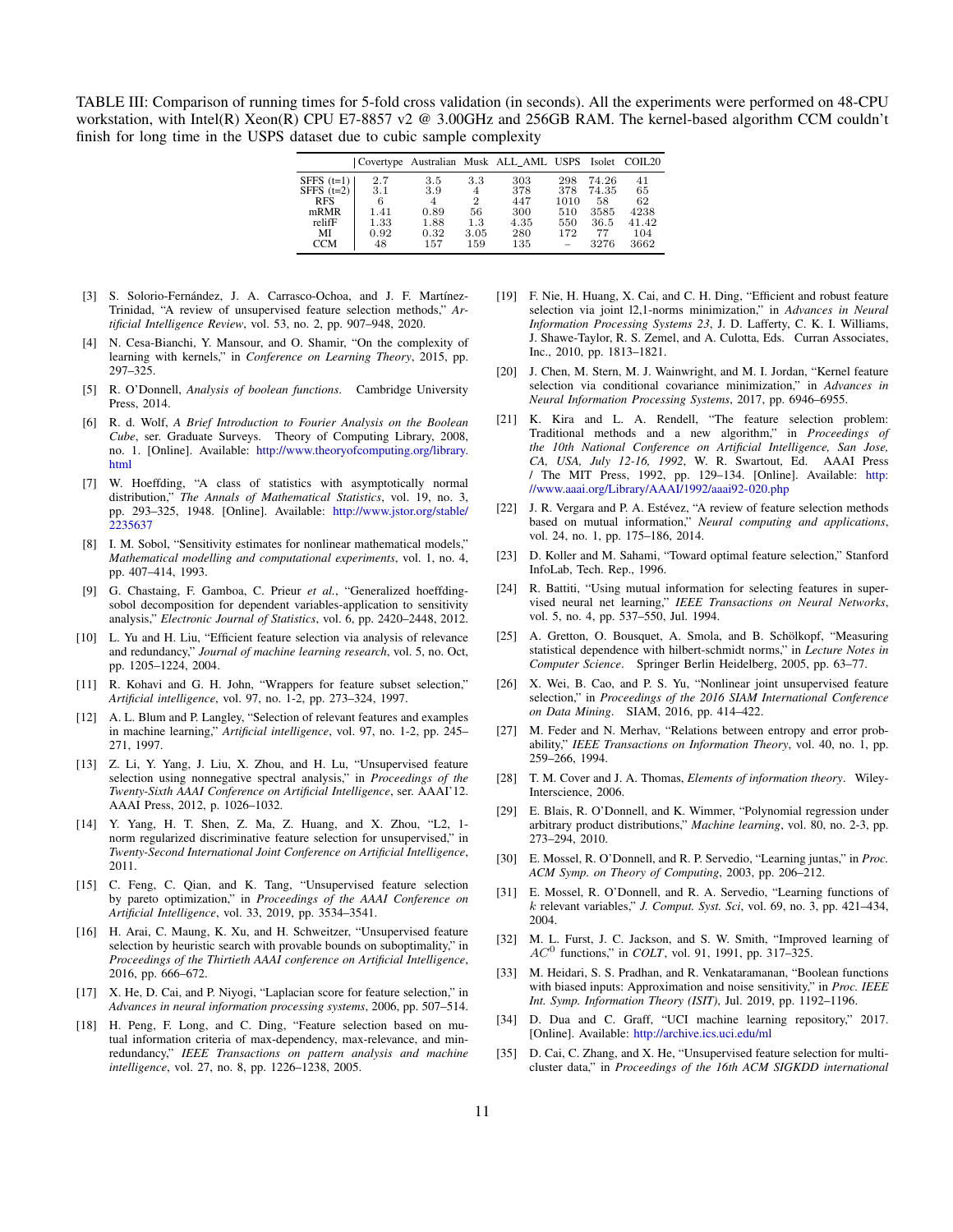*conference on Knowledge discovery and data mining*, 2010, pp. 333– 342.

<span id="page-11-0"></span>[36] A. Kraskov, H. Stögbauer, and P. Grassberger, "Erratum: Estimating mutual information [phys. rev. e 69, 066138 (2004)]," *Physical Review E*, vol. 83, no. 1, p. 019903, 2011.

PLACE **PHOTO** HERE

Gil Shamir received the B.Sc. (Cum Laude), and M.Sc. degrees from the Technion, Israel Institute of Technology, Haifa, Israel in 1990 and 1997, respectively, and the Ph.D. degree from the University of Notre Dame, Notre Dame, IN, U.S.A. in 2000, all in electrical engineering.

From 1990 to 1995 he participated in research and development of signal processing and communication systems. From 1995 to 1997 he was with the Electrical Engineering Department at the Technion - Israel Institute of Technology, as a graduate student

and teaching assistant. From 1997 to 2000 he was a Ph.D. student and a research assistant in the Electrical Engineering Department at the University of Notre Dame, and then a post-doctoral fellow until 2001. During his tenure at Notre Dame he was a fellow of the Center for Applied Mathematics of the university. Between 2001 and 2008 he was with the Electrical and Computer Engineering Department at the University of Utah, and between 2008 and 2009 with Seagate Research. Since 2009 he has been with Google. His main research interests include information theory, machine learning, coding and communication theory. Dr. Shamir received an NSF CAREER award in 2003.

PLACE **PHOTO** HERE

Mohsen Heidari is currently a Visiting Assistant Professor with the Department of Computer Science, Purdue University. From 2019 to 2021, he was a Postdoctoral Research Associate with the NSF Center for Science of Information and the Department of Computer Science, Purdue University. He received his Ph.D. degree in electrical engineering and the M.Sc. degree in mathematics from the University of Michigan, Ann Arbor, in 2019 and 2017, respectively. Prior to that, he received his B.Sc. and M.Sc. degrees in electrical engineering from the

Sharif University of Technology in 2011 and 2013, respectively. Mohsen's research interests lie in theoretical machine learning, quantum computing and algorithms, and classical and quantum information theory.

PLACE PHOTO HERE

Jithin K. Sreedharan is an Assistant Professor in the Department of Computer Science and Engineering at the Indian Institute of Technology, Kanpur. He worked as a Machine Learning Scientist at Wadhwani AI – AI for Social Impact. He led two teams there to a countrywide deployment of ML solutions on a benefit allocation decision problem and the screening via cough signals for tuberculosis patients, the second leading cause of death from an infectious disease after COVID-19. Previously, he was a Postdoctoral Research Associate with the NSF

Center for Science of Information and the Department of Computer Science, Purdue University. He received his Ph.D. degree in computer science from Inria, France, in 2017 with a fellowship from Inria-Bell Labs joint lab. Before that, he finished his M.S. degree from the Indian Institute of Science (IISc), Bangalore, in 2013, and received the best thesis award. His current works focus on applied machine learning for social good, data mining algorithms for large networks with probabilistic guarantees, statistical modeling and inference on networks, and distributed techniques for analyzing big matrices.

PLACE **PHOTO HERE** 

Wojciech Szpankowski is the Saul Rosen Distinguished Professor of Computer Science at Purdue University where he teaches and conducts research in analysis of algorithms, information theory, analytic combinatorics, random structures, and machine learning for classical and quantum data. He held several Visiting Professor/Scholar positions, including McGill University, INRIA, Stanford, Hewlett-Packard Labs, Universite de Versailles, University of Canterbury, New Zealand, Ecole Polytechnique, France, the Newton Institute, Cambridge, UK, ETH,

Zurich, Hawaii University, Gdansk University of Technology, and Jagellonian University, Cracow, Poland. He is a Fellow of IEEE, and the Erskine Fellow. In 2010 he received the Humboldt Research Award and in 2015 the Inaugural Arden L. Bement Jr. Award. In 2020 he was the recipient of the Flajolet Lecture Prize. In 2021 he was elected to the Academia Europaea. He published two books: "Average Case Analysis of Algorithms on Sequences", John Wiley & Sons, 2001, and "Analytic Pattern Matching: From DNA to Twitter", Cambridge, 2015. He is finishing now with M. Drmota his third book for Cambridge "Analytic Information Theory: From Compression to Learning". In 2008 he launched the interdisciplinary Institute for Science of Information, and in 2010 he became the Director of the NSF Science and Technology Center for Science of Information.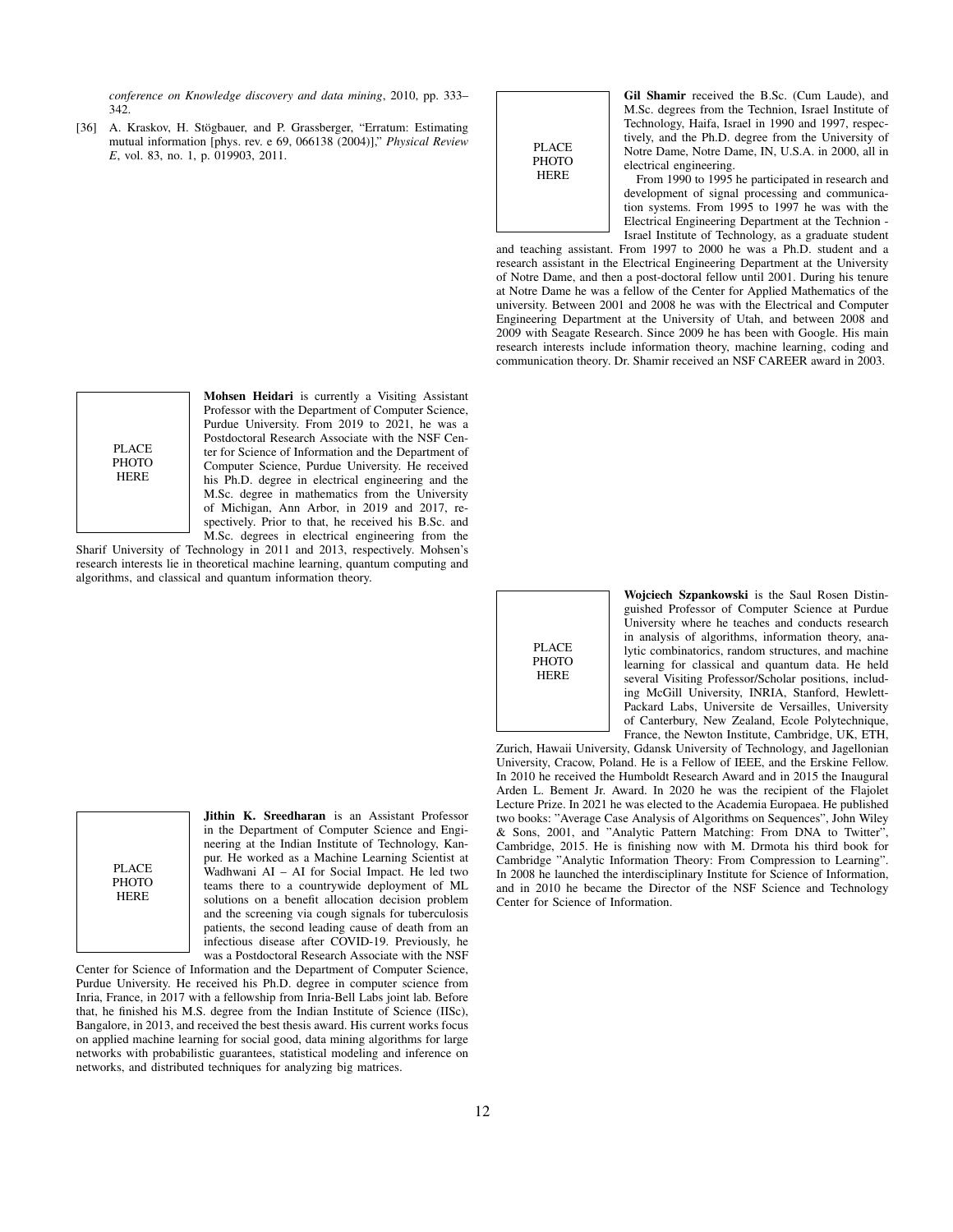# <span id="page-12-0"></span>APPENDIX A

## PROOF OF PROPOSITION [1](#page-2-0)

Recall from the discussion in Section [II](#page-2-3) that  $\psi_{\mathcal{S}_i}$ 's are orthogonormal. We complete the proof of the Proposition by showing that any function  $q$  can be written as a linear combination of these parities.

Let  $D_{X_j}$ ,  $j \in [d]$ , be the marginals of  $D_{\mathbf{X}}$  and let  $P_{X^d}$  be the product probability distribution with the same marginals  $D_{X_j}$ . Without loss of generality, assume that  $X_j$ 's are nontrivial random variables. Then, from the Fourier analysis on the Boolean cube [\[5,](#page-10-2) Theorem 1.1], the function q can be written as

$$
g(\mathbf{x}) = \sum_{\mathcal{S} \subseteq [d]} g_{\mathcal{S}} \phi_{\mathcal{S}}(\mathbf{x}), \qquad \forall \mathbf{x} \in \{-1, 1\}^d,
$$

where  $g_S = \mathbb{E}_{P_{X^d}}[g(X^d)\phi_S(X^d)]$  and the expectation is taken with respect to  $P_{X^d}$ . By performing the reverse of the orthogonalization process in [\(2\)](#page-2-2), each parity  $\phi_{\mathcal{S}_i}$ ,  $i = 1, 2, \dots$  $2^d$ , can be written as

$$
\phi_{\mathcal{S}_i}(\mathbf{x}) = \sum_{j \leq i} \alpha_{i,j} \psi_{\mathcal{S}_j}(\mathbf{x}), \tag{12}
$$

where  $\alpha_{i,j} = \langle \phi_{\mathcal{S}_j}, \psi_{\mathcal{S}_j} \rangle$  and the above equality holds for all  $x \in \{-1, 1\}^d$  except a measure-zero subset. Hence, replacing  $\phi_{\mathcal{S}_i}$  with the right-hand side of [\(12\)](#page-12-2), we can write

$$
g(\mathbf{x}) = \sum_{i=1}^{2^d} g_{\mathcal{S}_i} \left( \sum_{j:j \leq i} \alpha_{i,j} \psi_{\mathcal{S}_j}(\mathbf{x}) \right)
$$
  
= 
$$
\sum_{j=1}^{2^d} \left( \sum_{i:i \geq j} g_{\mathcal{S}_i} \alpha_{i,j} \right) \psi_{\mathcal{S}_j}(\mathbf{x}).
$$

Hence, we obtain a decomposition of  $q$  as a linear combination of  $\psi_{\mathcal{S}_i}$ 's. Since,  $\psi_{\mathcal{S}_i}$ 's are orthogonal, the coefficients in this linear combination are unique and calculated as in the statement of the proposition.

# <span id="page-12-1"></span>APPENDIX B PROOF OF THEOREM [3](#page-6-0)

From the proof of Theorem [2](#page-5-1) and the definition of  $f^{\subseteq J}$ , we obtain that

$$
L_D(\mathcal{J}) = \frac{1}{2} - \frac{1}{2} ||f^{\subseteq \mathcal{J}}||_1.
$$

As a result,

$$
L_D(\hat{\mathcal{J}}_n) - L_D(\mathcal{J}^*) = \frac{1}{2} \left( \| f^{\subseteq \mathcal{J}^*} \|_1 - \| f^{\subseteq \hat{\mathcal{J}}_n} \|_1 \right). \tag{13}
$$

By adding and subtracting  $M_n(\hat{\mathcal{J}}_n)$  and  $M_n(\mathcal{J}^*)$ , we obtain that

$$
||f^{\subseteq \mathcal{J}^*}||_1 - ||f^{\subseteq \hat{\mathcal{J}}_n}||_1 = \left(||f^{\subseteq \mathcal{J}^*}||_1 - M_n(\mathcal{J}^*)\right) + \left(M_n(\mathcal{J}^*) - M_n(\hat{\mathcal{J}}_n)\right) + \left(M_n(\hat{\mathcal{J}}_n) - ||f^{\subseteq \hat{\mathcal{J}}_n}||_1\right) \leq \left(||f^{\subseteq \mathcal{J}^*}||_1 - M_n(\mathcal{J}^*)\right) + \left(M_n(\hat{\mathcal{J}}_n) - ||f^{\subseteq \hat{\mathcal{J}}_n}||_1\right), (14)
$$

where the last inequality follows as  $M_n(\mathcal{J}^*) \leq M_n(\hat{\mathcal{J}}_n)$ . Next, we provide upper bounds on the right-hand side of the above inequality. Let  $\hat{\mu}_i$  and  $\hat{\sigma}_i$ ,  $j = 1, 2, ..., d$ , denote the empirical estimate of the mean and standard deviation of the features. For any subset  $S$  with at most  $k$  elements, let  $\widehat{\phi}_{\mathcal{S}}(x^d) = \prod_{j \in \mathcal{S}} \frac{x_j-\hat{\mu}_j}{\hat{\sigma}_j}$  $\frac{-\mu_j}{\hat{\sigma}_j}$ . Now, fix a subset  $\mathcal J$  with  $|\mathcal J| \leq k$ and perform the orthogonalization process w.r.t  $J$ . We proceed with the following lemma which is proved in Appendix [C.](#page-13-0)

<span id="page-12-3"></span>**Lemma 2.** The measure  $M_n(\mathcal{J})$  as in [\(10\)](#page-6-4) is an asymptoti*cally unbiased estimate of*  $|| f^{\subseteq J} ||_1$ *. More precisely, given any*  $\gamma \in (0, \frac{1}{2})$  and for any feature subset  $\mathcal{J}$  with  $|\mathcal{J}| \leq k$ ,

$$
\mathbb{E}_{\mathcal{S}_n \sim D^n} \big[ M_n(\mathcal{J}) \big] - \| f^{\subseteq \mathcal{J}} \|_1 \Big| \leq O(n^{-\gamma}),
$$

 $\overline{\phantom{a}}$  $\overline{\phantom{a}}$  $\mid$ 

*where the expectation is taken with respect to the training samples.*

<span id="page-12-2"></span>Next, we apply McDiarmid inequality on  $M_n(\mathcal{J})$  and show that  $M_n(\mathcal{J})$  is an accurate estimate of  $||f^{\subseteq \mathcal{J}}||_1$  with high probability. Note that  $M_n$  is a function of the random training samples  $(\mathbf{x}_i, y_i)$ . Suppose, for a fixed i, the training instant  $(\mathbf{x}_i, y_i)$  is replaced with an i.i.d. copy  $(\tilde{\mathbf{x}}_i, \tilde{y}_i)$ . Let  $\tilde{M}_n^{(1)}$  be the resulted measure with  $(\tilde{\mathbf{x}}_i, \tilde{y}_i)$  replacing  $(\mathbf{x}_i, y_i)$ . Then, we can show that for any  $\mathcal J$  with  $|\mathcal J| \leq k$ , the inequality holds almost surely

$$
|M_n(\mathcal{J}) - \tilde{M}_n^{(1)}(\mathcal{J})| \le \frac{4}{n-1} 2^k \max_{\mathcal{S} \subseteq [d], |\mathcal{S}| \le k} ||\psi_{\mathcal{S}}||_{\infty}^2 \triangleq \frac{4}{n-1} \frac{2^k c_k}{n-1}.
$$

From McDiarmid's inequality, for a fixed subset  $\mathcal{J} \subseteq [d]$  with  $|\mathcal{J}| = k$ 

$$
\mathbb{P}\left\{|M_n(\mathcal{J}) - \mathbb{E}[M_n(\mathcal{J})]| \leq \epsilon'\right\} \leq 2\exp\left\{-\frac{(n-1)\epsilon'^2}{8\ 2^{2k}c_k^2}\right\},\
$$

where the expectation is taken with respect to the training samples. Using the union bound, we obtain that

$$
\mathbb{P}\bigg\{\bigcup_{\mathcal{J}:|\mathcal{J}|=k}\left\{|M_n(\mathcal{J})-\mathbb{E}[M_n(\mathcal{J})]|\leq\epsilon'\right\}\bigg\}\leq
$$
  

$$
2\binom{d}{k}\exp\Big\{-\frac{(n-1)\epsilon'^2}{8\ 2^{2k}c_k^2}\Big\}.
$$

Thus, with probability  $(1 - \delta)$ , the inequality

<span id="page-12-6"></span>
$$
|M_n(\mathcal{J}) - \mathbb{E}[M_n(\mathcal{J})]| \le \sqrt{\frac{\lambda(k)}{(n-1)} \log(\frac{d}{\delta})},
$$

<span id="page-12-4"></span>holds for all  $\mathcal{J} \subseteq [d]$  with  $|\mathcal{J}| = k$ , where  $\lambda(k) = 8 k 2^{2k} c_k^2$ . Next, from Lemma [2](#page-12-3) and the triangle inequality, we have, with probability at least  $(1 - \delta)$ , that

$$
\left| M_n(\mathcal{J}) - \| f^{\subseteq \mathcal{J}} \|_1 \right| \le \sqrt{\frac{\lambda(k)}{(n-1)} \log(\frac{d}{\delta})} + O(n^{-\gamma}), \quad (15)
$$

<span id="page-12-5"></span>for all  $\mathcal{J} \subseteq [d], |\mathcal{J}| = k$ . The proof completes by combining [\(13\)](#page-12-4), [\(14\)](#page-12-5), and [\(15\)](#page-12-6).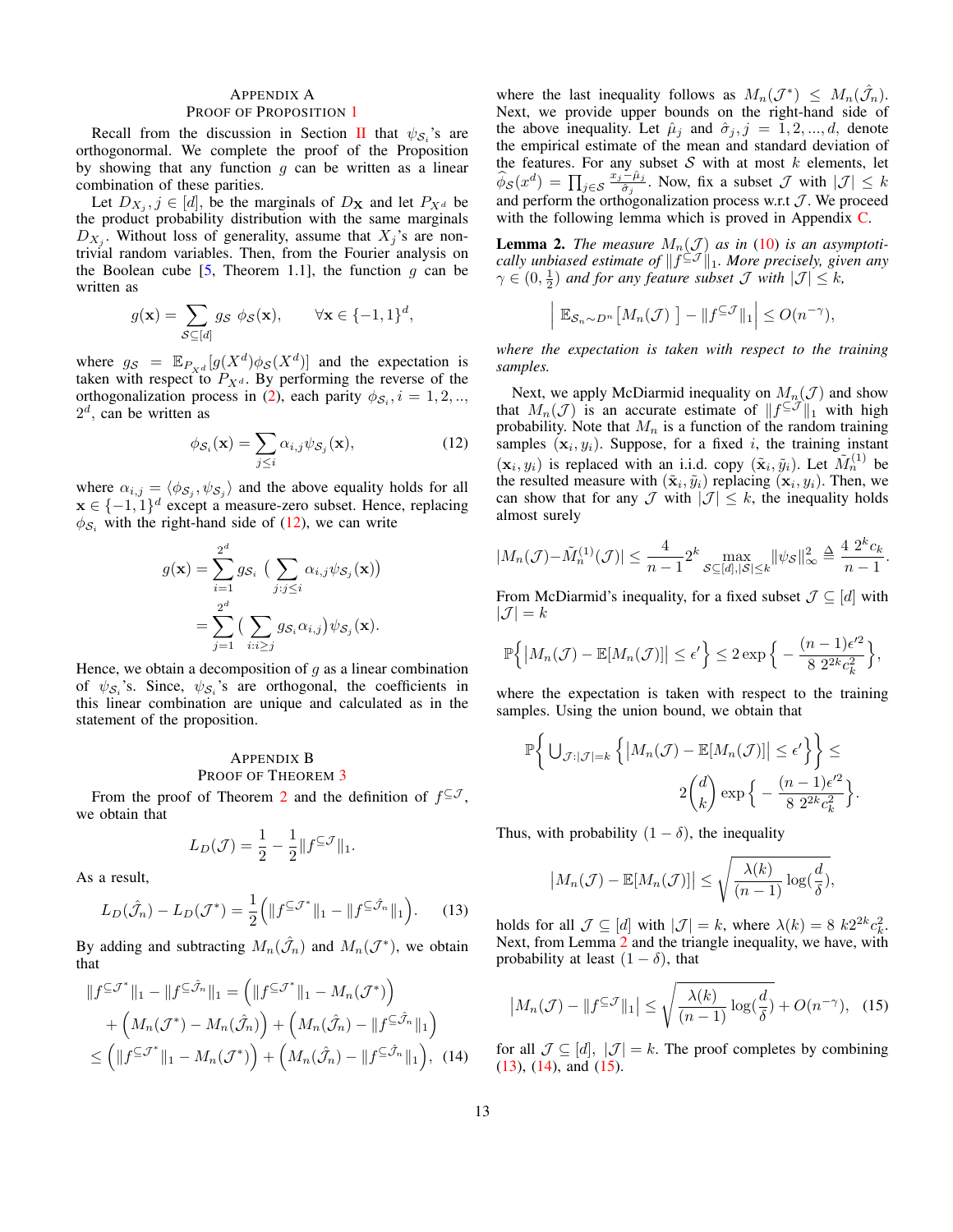# <span id="page-13-0"></span>APPENDIX C PROOF OF LEMMA [2](#page-12-3)

We first assume that there is no estimation error for mean and standard deviation of the features; that is  $\hat{\mu}_j = \mu_j$  and  $\hat{\sigma}_j = \sigma_j$  for all  $j \in [d]$ . Further,  $\hat{b}_{ij} = b_{ij}$  for all  $i, j$  for which their corresponding feature subsets satisfy  $|S_i| \leq k$  and  $|S_j| \leq k$ . Let  $\overline{M}_n$  be the  $M_n$  under this condition. Define, the function

$$
\bar{f}_{(i)}^{\subseteq \mathcal{J}}(\mathbf{x}) \triangleq \frac{n}{n-1} \sum_{\mathcal{S} \subseteq \mathcal{J}} \left( \bar{f}_{\mathcal{S}} - \frac{1}{n} Y(i) \psi_{\mathcal{S}}(\mathbf{X}(i)) \right) \psi_{\mathcal{S}}(\mathbf{x}), \tag{16}
$$

for all  $\mathbf{x} \in \mathcal{X}^d$ , where  $\bar{f}_S = \frac{1}{n} \sum_i Y(i) \psi_S(\mathbf{X}(i))$ . With this definition, given any x, the quantity  $\bar{f}_{(i)}^{\subseteq \mathcal{J}}$  $\sum_{(i)}^{\infty}$  (**x**) is independent of  $(X(i), Y(i))$ . Further, we can write  $M_n$  as the summation  $\overline{M}_n(\mathcal{J}) = \frac{1}{n} \sum_{i} \vert \bar{f}_{(i)}^{\subseteq \mathcal{J}}$  $\sum_{(i)}^{\infty}$   $(X(i))$ . Hence, the expectation of  $\overline{M}_n$ taken over the training samples gives

$$
\mathbb{E}[\overline{M}_n(\mathcal{J})] = \frac{1}{n} \sum_{i=1}^n \mathbb{E}_{\mathbf{X}(1),\dots,\mathbf{X}(n)} \left[ \left| \overline{f}_{(i)}^{\subseteq \mathcal{J}}(\mathbf{X}(i)) \right| \right]
$$
  
\n
$$
= \mathbb{E}_{\mathbf{X}(1),\dots,\mathbf{X}(n)} \left[ \left| \overline{f}_{(1)}^{\subseteq \mathcal{J}}(\mathbf{X}(1)) \right| \right]
$$
  
\n
$$
= \mathbb{E}_{\mathbf{X}(2),\dots,\mathbf{X}(n)} \mathbb{E}_{\mathbf{X}(1)} \left[ \left| \overline{f}_{(1)}^{\subseteq \mathcal{J}}(\mathbf{X}(1)) \right| \right]
$$
  
\n
$$
= \mathbb{E}_{\mathbf{X}(2),\dots,\mathbf{X}(n)} \left[ \left| \overline{f}_{(1)}^{\subseteq \mathcal{J}} \right| \right], \qquad (17)
$$

where the first equality is due to the symmetry with respect to the index  $i$  of the training samples. The last equality is due to the definition of 1-norm and the property that the function  $\bar{f}_{(1)}^{\subseteq J}$  is independent of  $(\mathbf{X}(1), Y(1))$ . Note that  $\bar{f}_{(1)}^{\subseteq J}$ (1) is as an estimation of the projection  $f^{\subseteq J}$  using the  $(n-1)$ training samples  $(\mathbf{X}(i), Y(i)), i = 2, 3, ..., n$ . Next, we bound the difference  $\left| \mathbb{E} \right| \bar{f}_{(1)}^{\subseteq \mathcal{J}} \|_1 - \| f^{\subseteq \mathcal{J}} \|_1 \right|$ . Observe that

$$
\left| \mathbb{E} \left[ \| \bar{f}_{(1)}^{\subseteq \mathcal{J}} \|_{1} \right] - \| f^{\subseteq \mathcal{J}} \|_{1} \right| \leq \mathbb{E} \left[ \| \bar{f}_{(1)}^{\subseteq \mathcal{J}} - f^{\subseteq \mathcal{J}} \|_{1} \right]
$$
  

$$
\leq \mathbb{E} \left[ \| \bar{f}_{(1)}^{\subseteq \mathcal{J}} - f^{\subseteq \mathcal{J}} \|_{2} \right]
$$
  

$$
\leq \sqrt{\mathbb{E} \left[ \| \bar{f}_{(1)}^{\subseteq \mathcal{J}} - f^{\subseteq \mathcal{J}} \|_{2}^{2} \right]},
$$

where the first inequality is obtained by applying the triangle inequality twice, one for  $\|\bar{f}_{(1)}^{\subseteq \mathcal{J}}\|_1$  and once for  $\|f^{\subseteq \mathcal{J}}\|_1$ . The second inequality is from the identity  $\|\cdot\|_1 \leq \|\cdot\|_2$ . The third inequality is due to the Jensen's inequality. Next, by Parseval's identity we have

$$
\mathbb{E}\big[\|f^{\subseteq \mathcal{J}} - \bar{f}_{(1)}^{\subseteq \mathcal{J}}\|_2^2\big] = \sum_{S \subseteq J} \mathbb{E}\big[|f_S - \bar{f}_{(1),S}|^2\big] \n= \sum_{S \subseteq J} \text{var}(\bar{f}_{(1),S}),
$$

where  $\bar{f}_{(1),S}$  is the empirical average of i.i.d. random variables  $Y(i)\psi_{\mathcal{S}}(\mathbf{X}(i))$  for  $i = 2,3,...,n$ . Thus,

$$
\begin{aligned} \text{var}\left(\bar{f}_{(1),S}\right) &= \frac{1}{n-1} \text{var}\left(Y\psi_{\mathcal{S}}(\mathbf{X})\right) \\ &= \frac{1}{n-1} \left(\mathbb{E}\left[Y^2 \psi_{\mathcal{S}}^2(\mathbf{X})\right] - f_{\mathcal{S}}^2\right) \\ &= \frac{1}{n-1} (1 - f_{\mathcal{S}}^2). \end{aligned}
$$

<span id="page-13-2"></span>Hence,

$$
\mathbb{E}[\|f^{\subseteq \mathcal{J}} - \bar{f}_{(1)}^{\subseteq \mathcal{J}}\|_2^2] = \frac{1}{n-1} \sum_{S \subseteq J} (1 - fs^2)
$$

$$
= \frac{1}{n-1} (2^{|\mathcal{J}|} - \|f^{\subseteq \mathcal{J}}\|_2^2)
$$

$$
\leq \frac{1}{n-1} 2^k.
$$

Putting all together we get that

<span id="page-13-1"></span>
$$
\left| \mathbb{E}\left[\overline{M}_n\right] - \|f^{\subseteq \mathcal{J}}\|_1 \right| = \left| \mathbb{E}\left[\|\overline{f}_{(1)}^{\subseteq \mathcal{J}}\|_1\right] - \|f^{\subseteq \mathcal{J}}\|_1 \right|
$$
  

$$
\leq \frac{2^{k/2}}{\sqrt{n-1}}.
$$
 (18)

Next, we address the effect of mean and variance estimations. For tractability of our analysis, we use a fraction of the training samples just for the mean and variance estimations. As a measure of accuracy of the estimations, we require the following event

(B): 
$$
|\hat{\mu}_j - \mu_j| \le \epsilon_0
$$
, and  $|1 - \frac{\sigma_j}{\hat{\sigma}_j}| \le \frac{2\epsilon_0}{\sigma_j^2}$ ,  $\forall j \in [d]$ , (19)

to happen with probability close to one. This is a deviation from standard measures of estimations in which the variance of the differences are required to be small. In the following lemma, we bound the estimation errors in terms of the number of the samples.

**Lemma 3.** *Given*  $\epsilon_0, \delta_0 \in (0, 1)$ *, the event* (B) *happens with probability at least*  $(1-\delta_0)$ *, provided that atleast*  $n_0(\epsilon_0, \delta_0)$  =  $\frac{2}{\epsilon_0^2} \log \frac{2d}{\delta_0}$  samples are available.

*Proof:* Form McDiarmid's inequality, for each  $j \in [d]$  we have

$$
\mathbb{P}\{|\hat{\mu}_j - \mu_j| \ge \epsilon_0\} \le 2\exp\{-\frac{n\epsilon_0^2}{2}\}.
$$

Therefore, applying the union bound gives

$$
\mathbb{P}\Big\{\bigcup_{j=1}^d\big\{|\hat{\mu}_j-\mu_j|\geq\epsilon_0\big\}\Big\}\leq 2d\exp\{-\frac{n\epsilon_0^2}{2}\}.
$$

Thus, the right-hand side of the above inequality is less than  $\delta_0$ , if  $n \geq \frac{2}{\epsilon_0^2} \log(\frac{2d}{\delta_0})$ . As a result we obtain the inequalities for the estimation of  $\mu_j$ 's. Next, we prove the inequalities for the estimation of  $\sigma_j$ 's. For any fixed  $\hat{\mu} \in (-1, 1)$ , define the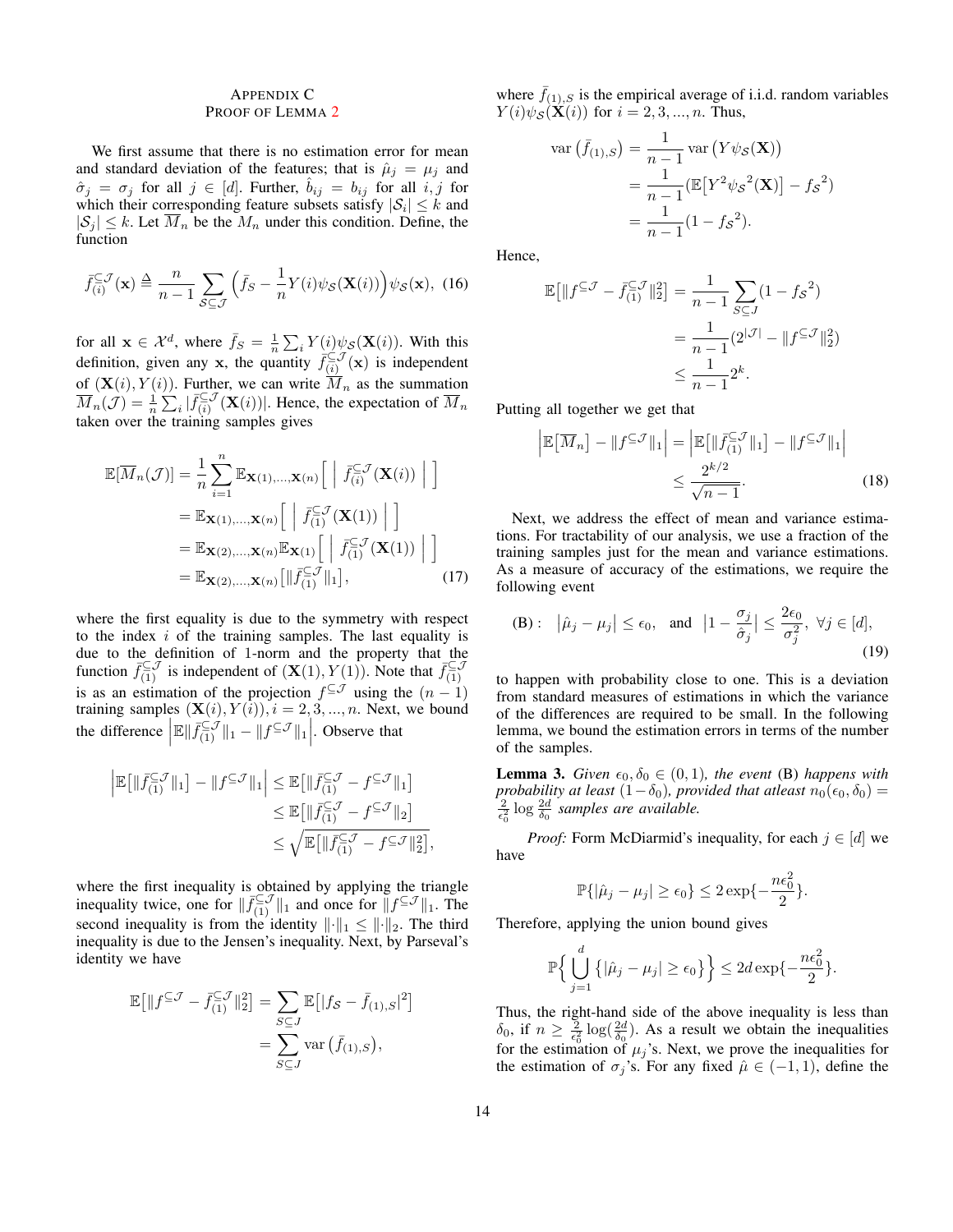function  $h_{\hat{\mu}}(x) = \frac{\sqrt{1-x^2}}{\sqrt{1-\hat{\mu}^2}}$ . From Taylor's theorem, there exists  $\zeta \in (-1, 1)$  which is between x and  $\hat{\mu}$  such that

$$
h_{\hat{\mu}}(x) = 1 - \frac{\zeta(x - \hat{\mu})}{\sqrt{(1 - \zeta^2)(1 - \hat{\mu}^2)}}.
$$

As a result,

$$
|h_{\hat{\mu}}(x) - 1| = \frac{|\zeta||x - \hat{\mu}|}{\sqrt{(1 - \zeta^2)(1 - \hat{\mu}^2)}}
$$
  
 
$$
\leq \frac{|x - \hat{\mu}|}{\sqrt{(1 - (\max\{x, \hat{\mu}\})^2)(1 - \hat{\mu}^2)}}.
$$

Now by setting  $x = \mu_j$  and that  $|\hat{\mu}_j - \mu_j| \le \epsilon_0$ , we have

$$
|\frac{\sigma_j}{\hat{\sigma}_j} - 1| = |h_{\hat{\mu}}(\mu) - 1| \le \frac{\epsilon_0}{\hat{\sigma}\min\{\hat{\sigma}, \sigma\}}.
$$

Note that,  $|\hat{\mu}_j| \leq |\mu_j| + \epsilon_0$ . Therefore,

$$
\hat{\sigma}_j^2 \ge 1 - (|\mu_j| + \epsilon_0)^2 \ge \sigma_j^2 - 2\epsilon_0 |\mu_j| - \epsilon_0^2 \ge \sigma_j^2 - 3\epsilon_0.
$$

As a result,

$$
|\frac{\sigma_j}{\hat{\sigma}_j}-1|\leq \frac{\epsilon_0}{\sigma_j^2-3\epsilon_0}\leq \frac{2\epsilon_0}{\sigma_j^2},
$$

which completes the proof of the lemma.

By conditioning on  $(B)$  and from triangle inequality we obtain that

$$
\begin{aligned} &\left| \mathbb{E}\left[M_n(\mathcal{J})|B\right] - \|f^{\subseteq \mathcal{J}}\|_1 \right| \\ &\le \left| \mathbb{E}\left[M_n(\mathcal{J})|B\right] - \mathbb{E}\left[\overline{M}_n(\mathcal{J})\right] \right| + \left| \mathbb{E}\left[\overline{M}_n(\mathcal{J})\right] - \|f^{\subseteq \mathcal{J}}\|_1 \right| \\ &\stackrel{(a)}{\le} \left| \mathbb{E}\left[M_n(\mathcal{J})|B\right] - \mathbb{E}\left[\overline{M}_n(\mathcal{J})\right] \right| + \frac{2^{k/2}}{\sqrt{n-1}}, \end{aligned} \tag{20}
$$

where  $(a)$  follows from  $(18)$ . We proceed with the following lemma which is proved in Appendix [C-A.](#page-14-0)

<span id="page-14-2"></span>Lemma 4. *Conditioned on* (B) *the inequalities*

$$
\left| \overline{M}_n(\mathcal{J}) - M_n(\mathcal{J}) \right| \leq \lambda(\epsilon_0),
$$

*hold, almost surely, for all k-element subsets*  $\mathcal{J}$ *, where*  $\lambda$  *is a function satisfying*  $\dot{\lambda}(\epsilon_0) = O(k2^k c_k \epsilon_0)$  *as*  $\epsilon \to 0$ *.* 

Consequently, from  $(20)$  we have

$$
\left| \mathbb{E}\big[M_n(\mathcal{J})|B\big] - \|f^{\subseteq \mathcal{J}}\|_1 \right| \leq \lambda(\epsilon_0) + \frac{2^{k/2}}{\sqrt{n-1}}
$$

## <span id="page-14-0"></span>*A. Proof of Lemma [4](#page-14-2)*

Recall, from [\(16\)](#page-13-2) and the argument afterward, that  $\overline{M}_n$  can be written as  $\overline{M}_n(\mathcal{J}) = \frac{1}{n} \sum_i \left| \overline{f}_{(i)}^{\subseteq} \mathcal{J} \right|$ defined in [\(16\)](#page-13-2) and is repeated here  $\left| \sum_{(i)}^{i \subseteq \mathcal{J}} (\mathbf{X}(i)) \right|$ , where  $\bar{f}^{\subseteq \mathcal{J}}_{(i)}$  $\frac{\sum_{i=1}^{n} j}{i}$  is

$$
\bar{f}_{(i)}^{\subseteq \mathcal{J}}(\mathbf{x}) \triangleq \frac{n}{n-1} \sum_{\mathcal{S} \subseteq \mathcal{J}} \left( \bar{f}_{\mathcal{S}} - \frac{1}{n} Y(i) \psi_{\mathcal{S}}(\mathbf{X}(i)) \right) \psi_{\mathcal{S}}(\mathbf{x}),
$$

with  $\bar{f}_S = \frac{1}{n} \sum_i Y(i) \psi_S(\mathbf{X}(i))$ . Similarly,  $M_n$  can be written as

$$
M_n(\mathcal{J}) = \frac{1}{n} \sum_i \left| \hat{f}_{(i)}^{\subseteq \mathcal{J}}(\mathbf{X}(i)) \right|,
$$

where  $\hat{f}_{(i)}^{\subseteq J}$  $\sum_{(i)}^{\infty}$  is defined as

$$
\hat{f}_{(i)}^{\subseteq \mathcal{J}}(\mathbf{x}) \triangleq \frac{n}{n-1} \sum_{\mathcal{S} \subseteq \mathcal{J}} \left( \hat{f}_{\mathcal{S}} - \frac{1}{n} Y(i) \prod_{j \in \mathcal{S}} \frac{X_j(i) - \hat{\mu}_j}{\hat{\sigma}_j} \right) \hat{\psi}_{\mathcal{S}}(\mathbf{x}).
$$

Note that  $\hat{f}_{(i)}^{\subseteq J}$  $\int_{(i)}^{\infty} \frac{\zeta}{\zeta(s)}$  is similar to  $\bar{f}^{\subseteq J}_{(i)}$  $(\xi_i)$  as in [\(16\)](#page-13-2), but with  $\mu_j$ ,  $\sigma_j$  and  $\psi_{\mathcal{S}}$  replaced with their estimations  $\hat{\mu}_j, \hat{\sigma}_j$  and  $\hat{\psi}_{\mathcal{S}}$ , respectively. With the above definitions, from triangle inequality and the fact that  $||a| - |b|| \leq |a - b|$ , we obtain

$$
\left|\overline{M}_n(\mathcal{J}) - M_n(\mathcal{J})\right| \leq \frac{1}{n} \sum_i \left|\overline{f}_{(i)}^{\subseteq \mathcal{J}}(\mathbf{X}(i)) - \hat{f}_{(i)}^{\subseteq \mathcal{J}}(\mathbf{X}(i))\right|
$$
  

$$
\leq \|\overline{f}_{(1)}^{\subseteq \mathcal{J}} - \hat{f}_{(1)}^{\subseteq \mathcal{J}}\|_{\infty},
$$

where the last inequality follows by maximizing over all realizations of  $X(i)$  and the symmetricity with respect to i. Define the function  $\overline{f}^{\subseteq} \mathcal{J}$  as

$$
\bar{f}^{\subseteq \mathcal{J}}(\mathbf{x}) \stackrel{\triangle}{=} \sum_{\mathcal{S} \subseteq \mathcal{J}} \bar{f}_{\mathcal{S}} \psi_{\mathcal{S}}(\mathbf{x}),
$$

Note that,  $\bar{f}_{(1)}^{\subseteq \mathcal{J}}$  and  $\hat{f}_{(1)}^{\subseteq \mathcal{J}}$  are, respectively, equal to  $\bar{f}^{\subseteq \mathcal{J}}$  and  $\hat{f}^{\subseteq J}$  when the first sample  $(\mathbf{X}(1), Y(1))$  is removed from the training samples. Hence, to bound  $\|\bar{f}_{(1)}^{\subseteq \mathcal{J}} - \hat{f}_{(1)}^{\subseteq \mathcal{J}}\|_{\infty}$ , it suffices bound $\|\hat{f}^{\subseteq J} - \bar{f}^{\subseteq J}\|_{\infty}$ . That said, it remains to showing that

<span id="page-14-4"></span>
$$
\|\hat{f}^{\subseteq \mathcal{J}} - \bar{f}^{\subseteq \mathcal{J}}\|_{\infty} \le \lambda(\epsilon_0),\tag{21}
$$

<span id="page-14-1"></span>where  $\lambda(\epsilon_0) = O(k2^k c_k \epsilon_0)$  as  $\epsilon_0 \to 0$ . The argument is as follows.

From triangle inequality for ∞-norm and the definition of  $\hat{f}^{\subseteq J}$  and  $\overline{f}^{\subseteq J}$  we obtain

$$
\|\hat{f}^{\subseteq \mathcal{J}} - \bar{f}^{\subseteq \mathcal{J}}\|_{\infty} \le \sum_{S \subseteq J} \|\hat{f}_S \ \hat{\psi}_S - \bar{f}_S \ \psi_S\|_{\infty}.
$$
 (22)

Again by triangle inequality and by adding and subtracting  $\bar{f}_S \psi_S$ , we obtain that

$$
\|\hat{f}s\ \hat{\psi}s - \bar{f}s\ \psi s\|_{\infty} \le \|\hat{f}s\ \hat{\psi}s - \bar{f}s\ \hat{\psi}s\|_{\infty} \n+ \|\bar{f}s\ \hat{\psi}s - \bar{f}s\ \psi s\|_{\infty} \n= |\hat{f}s - \bar{f}s| \ \|\hat{\psi}s\|_{\infty} + |\bar{f}s| \ \|\hat{\psi}s - \psi s\|_{\infty}.
$$

Next, note that from triangle inequality

$$
|\hat{f}_{\mathcal{S}} - \bar{f}_{\mathcal{S}}| \leq \frac{1}{n} \sum_{i} |\widehat{\psi}_{\mathcal{S}}(\mathbf{x}(i)) - \psi_{\mathcal{S}}(\mathbf{x}(i))| \leq ||\psi_{\mathcal{S}} - \widehat{\psi}_{\mathcal{S}}||_{\infty}.
$$

Therefore,

<span id="page-14-3"></span>
$$
\|\hat{f}_{\mathcal{S}}\ \hat{\psi}_{\mathcal{S}} - \bar{f}_{\mathcal{S}}\ \psi_{\mathcal{S}}\|_{\infty} \le \left(\|\hat{\psi}_{\mathcal{S}}\|_{\infty} + |\bar{f}_{\mathcal{S}}|\right) \|\hat{\psi}_{\mathcal{S}} - \psi_{\mathcal{S}}\|_{\infty}.\tag{23}
$$
  
We proceed by bounding each term on the right-hand side of

[\(23\)](#page-14-3). As for the first term, we have that  $\|\hat{\psi}_{\mathcal{S}}\|_{\infty} \leq \|\psi_{\mathcal{S}}\|_{\infty} +$  $\|\widehat{\psi}_{\mathcal{S}} - \psi_{\mathcal{S}}\|_{\infty}$ .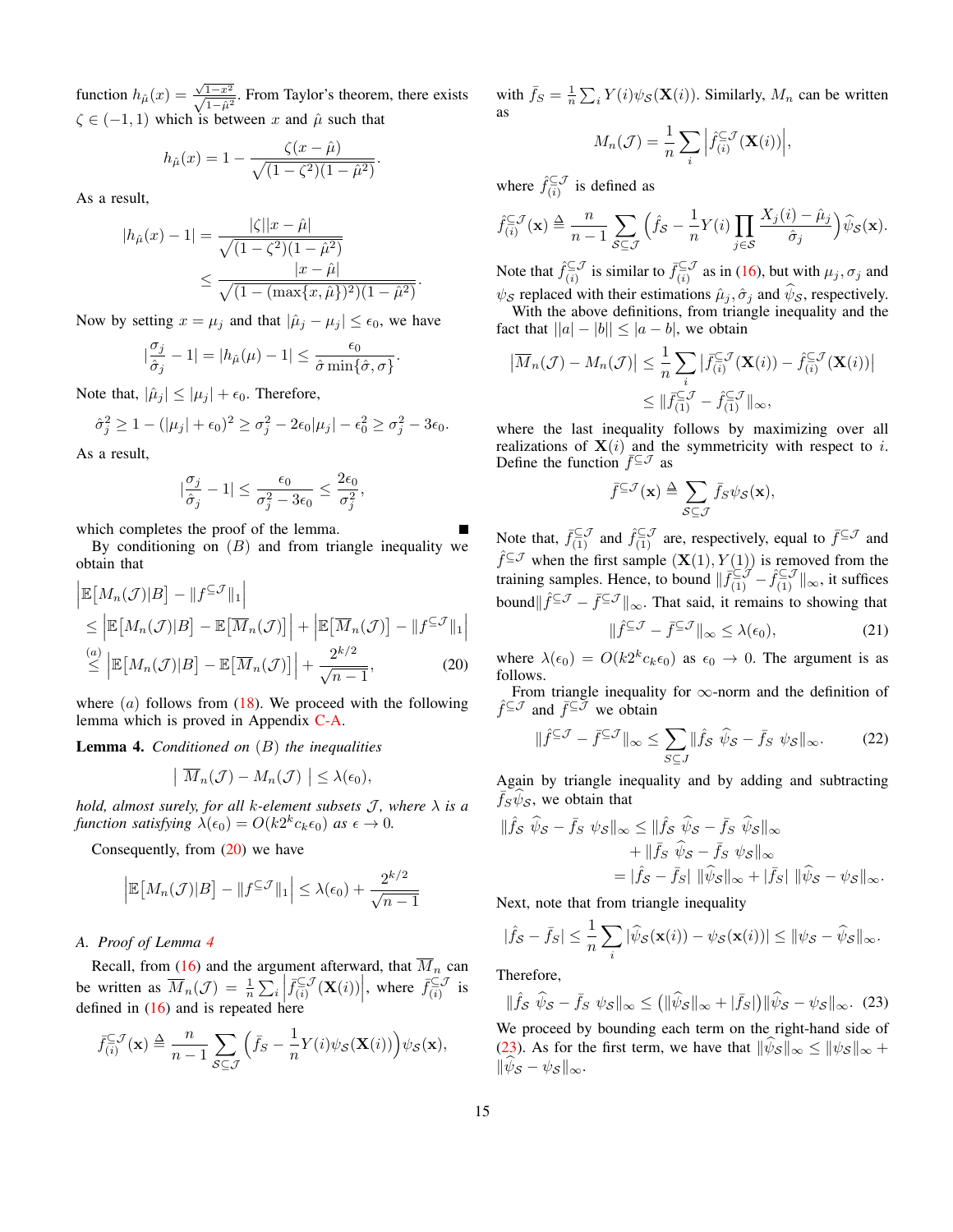As for the second term,

$$
\bar{f}_S = \frac{1}{n} \sum_i Y(i) \psi_S(\mathbf{X}(i)) \le ||\psi_S||_{\infty}.
$$

Lastly, the third term is bounded using the following lemma which is proved in Appendix [C-B.](#page-15-2)

<span id="page-15-3"></span>**Lemma 5.** *Conditioned on* (B), the inequality  $\|\psi_{\mathcal{S}} - \psi_{\mathcal{S}}\|_{\infty} \leq$  $γ(ε<sub>0</sub>)$  *holds for all k-element subsets S, almost surely, where*  $\gamma$  *is a function satisfying*  $\gamma(\epsilon_0) = O(k\epsilon_0\sqrt{c_k})$  *as*  $\epsilon_0 \to 0$ *.* 

Recall that  $c_k$  is defined as  $c_k = \max_{\mathcal{S}: |\mathcal{S}| \leq k} ||\psi_{\mathcal{S}}||_{\infty}^2$ . Therefore, combining these bounds for the terms in  $(23)$  gives the following bound

$$
\|\hat{f}s\ \hat{\psi}s - \bar{f}s\ \psi s\|_{\infty} \le (2\|\psi s\|_{\infty} \n+ \|\hat{\psi}s - \psi s\|_{\infty})\|\hat{\psi}s - \psi s\|_{\infty} \n\le (2\sqrt{c_k} + \gamma(\epsilon_0))\gamma(\epsilon_0).
$$

Plugging the above inequality into  $(22)$  gives the desired bound

$$
\|\hat{f}^{\subseteq \mathcal{J}} - \bar{f}^{\subseteq \mathcal{J}}\|_{\infty} \leq \lambda(\epsilon_0) \stackrel{\Delta}{=} 2^k \big(2\sqrt{c_k}\gamma(\epsilon_0) + \gamma^2(\epsilon_0)\big).
$$

It is not difficult to check that  $\lambda(\epsilon_0) = O(k2^k c_k \epsilon_0)$  as  $\epsilon_0 \to 0$ .

# <span id="page-15-2"></span>*B. Proof of Lemma [5](#page-15-3)*

We start with the triangle inequality for  $\infty$ -norm by adding and subtracting  $b_{\mathcal{S}} \psi_{\mathcal{S}}$ :

$$
\|\psi_{\mathcal{S}} - \widehat{\psi}_{\mathcal{S}}\|_{\infty} \le \|\psi_{\mathcal{S}} - b_{\mathcal{S}}\psi_{\mathcal{S}}\|_{\infty} + \|b_{\mathcal{S}}\psi_{\mathcal{S}} - \widehat{\psi}_{\mathcal{S}}\|_{\infty}.
$$

Note that  $b_{\mathcal{S}}\psi_{\mathcal{S}} \equiv \prod_{j\in\mathcal{S}} \frac{x_j-\mu_j}{\hat{\sigma}_i}$  $\frac{-\mu_j}{\hat{\sigma}_i}$ . Now, using the triangle inequality on the second term above, we have

$$
||b_{S}\psi_{S} - \psi_{S}||_{\infty}
$$
\n
$$
= ||b_{S}\psi_{S} \pm (\sum_{l\in S}\prod_{j\leq l}\frac{x_{j} - \hat{\mu}_{j}}{\hat{\sigma}_{i}}\prod_{r>l}\frac{x_{r} - \mu_{r}}{\hat{\sigma}_{r}}) - \hat{\psi}_{S}||_{\infty}
$$
\n
$$
\leq \sum_{l\in S}\frac{|\mu_{l} - \hat{\mu}_{l}|}{\hat{\sigma}_{l}} ||\prod_{jl}\frac{(x_{r} - \mu_{r})}{\hat{\sigma}_{r}}||_{\infty}
$$
\n
$$
\leq \frac{\epsilon}{\sigma_{\min}} \sum_{l\in S}\prod_{jl}\frac{(x_{r} - \mu_{r})}{\hat{\sigma}_{r}}||_{\infty}
$$
\n
$$
\leq \frac{\epsilon}{\sigma_{\min}} \sum_{l\in S}\prod_{jl}\frac{(1 + |\mu_{r}|)}{\hat{\sigma}_{r}}
$$
\n
$$
\leq \frac{\epsilon}{\sigma_{\min}} \sum_{l\in S}\prod_{jl}\frac{(1 + |\mu_{r}|)}{\hat{\sigma}_{r}}
$$
\n
$$
\leq \frac{\epsilon}{\sigma_{\min}} b_{S}\sum_{l\in S}\prod_{j\in S}\frac{(1 + |\mu_{j}|)(1 + \epsilon)}{\sigma_{j}}
$$
\n
$$
\leq \frac{\epsilon}{\sigma_{\min}} b_{S}(1 + \epsilon)^{k} ||\psi_{S}||_{\infty},
$$

where (a) follows from the inequality  $(1 + |\hat{\mu}_i|) \leq (1 +$  $|\mu_j|$ )(1+ $\epsilon$ ), and (b) follows from  $(1+|\mu_j|) \leq (1+|\mu_j|)(1+\epsilon)$ . Lastly, (c) holds as  $|S| \leq k$  and because  $\|\psi_{\mathcal{S}}\|_{\infty} =$  $\prod_{j\in\mathcal{S}}\frac{1+|\mu_j|}{\sigma_j}$  $\frac{-|\mu_j|}{\sigma_j}$ .

$$
\|\psi_{\mathcal{S}} - \widehat{\psi}_{\mathcal{S}}\|_{\infty} \le |1 - b_{\mathcal{S}}| \|\psi_{\mathcal{S}}\|_{\infty} + \frac{k\epsilon}{\sigma_{\min}} b_{\mathcal{S}} (1 + \epsilon)^{k} \|\psi_{\mathcal{S}}\|_{\infty}.
$$
\n(24)

From the assumption of the lemma and the definition of  $b<sub>S</sub>$ we obtain that

<span id="page-15-4"></span>
$$
1 - (1 + \epsilon)^{|S|} \le 1 - b_{S} \le 1 - (1 - \epsilon)^{|S|}.
$$

Since  $\epsilon \in (0,1)$  and  $|S| \leq k$ , then  $(1 - \epsilon)^{|S|} \geq 1 - k\epsilon$ . Also, from the fact that  $(1 + x) \le e^x$  for all  $x \in \mathbb{R}$ , we obtain

<span id="page-15-5"></span>
$$
1 - e^{k\epsilon} \le 1 - b_{\mathcal{S}} \le k\epsilon \le e^{k\epsilon} - 1. \tag{25}
$$

Lastly, combining  $(24)$  and  $(25)$  gives the following inequality

$$
\|\psi_{\mathcal{S}} - \widehat{\psi}_{\mathcal{S}}\|_{\infty} \le (e^{k\epsilon} - 1) \|\psi_{\mathcal{S}}\|_{\infty} + \frac{k\epsilon}{\sigma_{\min}} (1 + \epsilon)^{2k} \|\psi_{\mathcal{S}}\|_{\infty}.
$$

The proof is complete by noting that  $\|\psi_{\mathcal{S}}\|_{\infty} \leq \sqrt{c_k}$ .

#### APPENDIX D GENERATING RANDOM LABELING FUNCTIONS VIA ERLANG DISTRIBUTION

We generate randomly a labeling function which is the sign of a polynomial of the form

<span id="page-15-0"></span>
$$
p(\mathbf{x}) \stackrel{\Delta}{=} \sum_{\mathcal{S}} \alpha_{\mathcal{S}} \mathbf{x}^{\mathcal{S}},
$$

where  $x^S = \prod_{j \in S} x_j$  and the coefficients  $\alpha_S \in [0,1]$  are generated randomly according to the following process:

Let  $f_E(x)$  where  $f_E$  is the pdf of the Erlang random variable with *shape* and *rate* parameters equal to 8 and 1, respectively. Let  $w_i = f_E(i), i = 1, 2, ..., m$ . For each  $w_i$ , we select 10 subsets randomly from the collection of all subsets  $S \subseteq [d]$  that have *i*-elements. The selected subsets for each i are denoted as  $S_{i,j}$ , j = 1, 2, ..., 10. Let  $V_{i,j} \sim$  Unif([0, 1]),  $i \in [m]$  and  $j \in [10]$  be i.i.d. random variables. Then, the Fourier coefficient corresponding to  $S_{i,j}$  is determined as  $\alpha_{i,j} = W_i \times V_{i,j}$ . With that the polynomial p can be written as  $p(\mathbf{x}) = \sum_{i,j} \alpha_{i,j} \prod_{\ell \in S_{i,j}} x_{\ell}$ . Note that by changing the parameters of the Erlang pdf, we get different randomized polynomials.

#### <span id="page-15-1"></span>APPENDIX E IMPLEMENTATION DETAILS

In this section, we explain the details of our implementations of UFFS and SFFS algorithms.

The following are some of the characteristics of our implementation:

• For benchmarking purposes, we use the original imple-mentation of mRMR<sup>[2](#page-15-6)</sup>, scikit-feature<sup>[3](#page-15-7)</sup> for UDFS, MCFS,

<span id="page-15-7"></span><span id="page-15-6"></span><sup>2</sup><http://home.penglab.com/proj/mRMR/> <sup>3</sup><http://featureselection.asu.edu/>